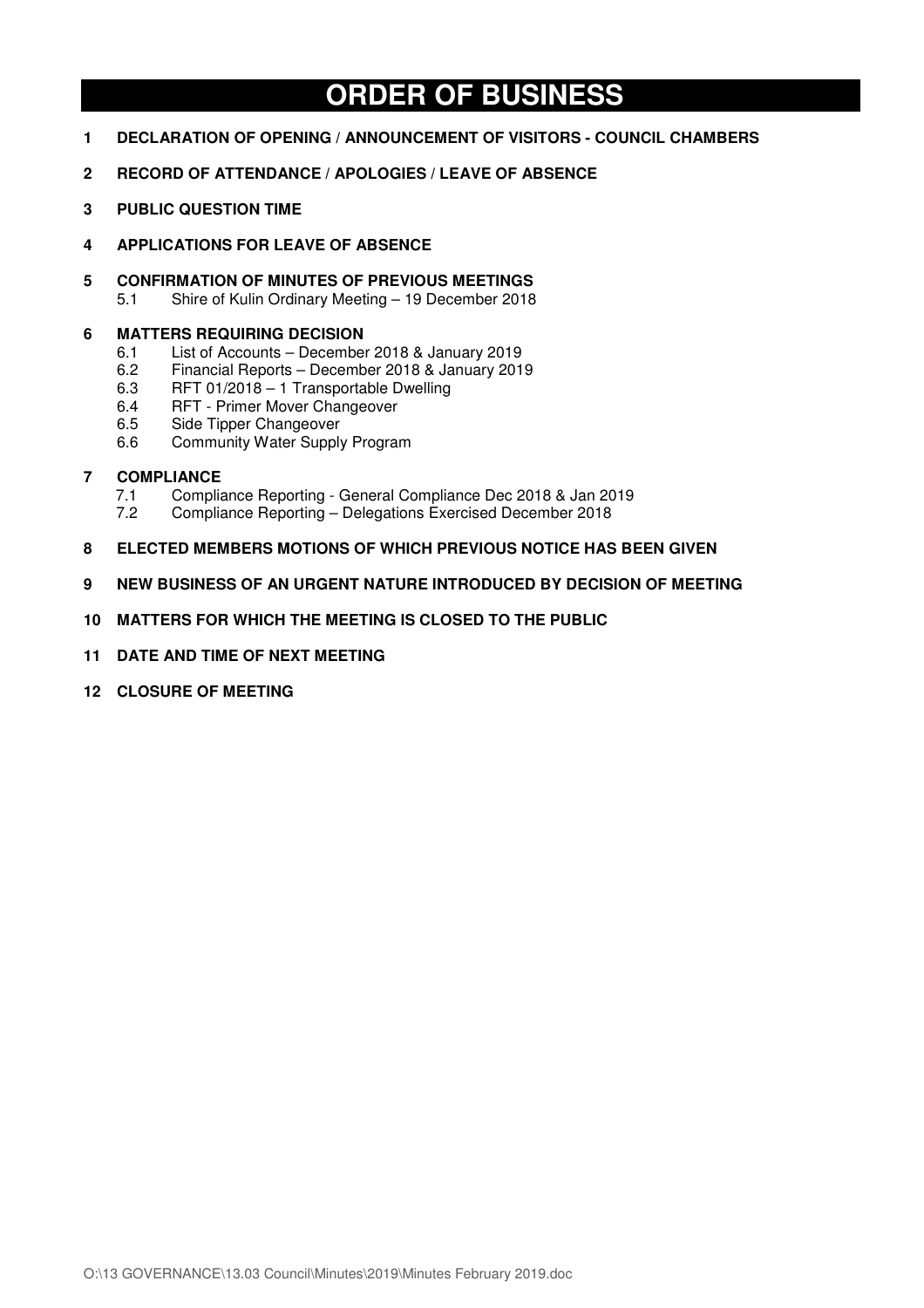## **Minutes of an Ordinary Meeting of Council held in the Council Chambers on Wednesday 20 February 2019 commencing at 4.52pm**

## **1. DECLARATION OF OPENING / ANNOUNCEMENT OF VISITORS**

## **2. RECORD OF ATTENDANCE/APOLOGIES/LEAVE OF ABSENCE**

| Attendance          |                                |                     |
|---------------------|--------------------------------|---------------------|
| <b>BD</b> West      | President                      | West Ward           |
| <b>RD Duckworth</b> | Deputy President               | West Ward           |
| <b>HT</b> McInnes   | Councillor                     | Town Ward           |
| G Robins            | Councillor                     | Town Ward           |
| <b>B</b> Smoker     | Councillor                     | West Ward           |
| R Bowey             | Councillor                     | Town Ward           |
| <b>BP</b> Taylor    | Councillor                     | Central Ward        |
| <b>MS Lucchesi</b>  | Councillor                     | <b>Central Ward</b> |
| L Varone            | Councillor                     | East Ward           |
| G Yandle            | <b>Chief Executive Officer</b> |                     |
| C Vandenberg        | Deputy Chief Executive Officer |                     |
| J Hobson            | Manager of Works               |                     |
| N Thompson          | <b>ESO/Minutes</b>             |                     |

#### **APOLOGIES**  Nil

- **3. PUBLIC QUESTION TIME**  Nil
- **4. APPLICATIONS FOR LEAVE OF ABSENCE**  Nil

## **5. CONFIRMATION OF MINUTES OF PREVIOUS MEETINGS**

Shire of Kulin Ordinary Meeting – 19 December 2018

**01/0219** 

**Moved Cr Robins Seconded Cr Duckworth that the minutes of the Ordinary Council Meeting held on 19 December 2018 be confirmed as a true and correct record.** 

 **Carried 9/0** 

## **6 MATTERS REQUIRING DECISION**

## **6.1 List of Accounts – December 2018 & January 2019**

| <b>RESPONSIBLE OFFICER:</b>         | DCEO  |
|-------------------------------------|-------|
| <b>FILE REFERENCE:</b>              | 12.06 |
| <b>AUTHOR:</b>                      | DCEO  |
| <b>STRATEGIC REFERENCE/S:</b>       | 12 O1 |
| <b>DISCLOSURE OF INTEREST: Nill</b> |       |

#### **SUMMARY:**

Attached is the list of accounts paid during the months of December 2018 and January 2019 for Council's consideration.

**BACKGROUND & COMMENT:**  Nil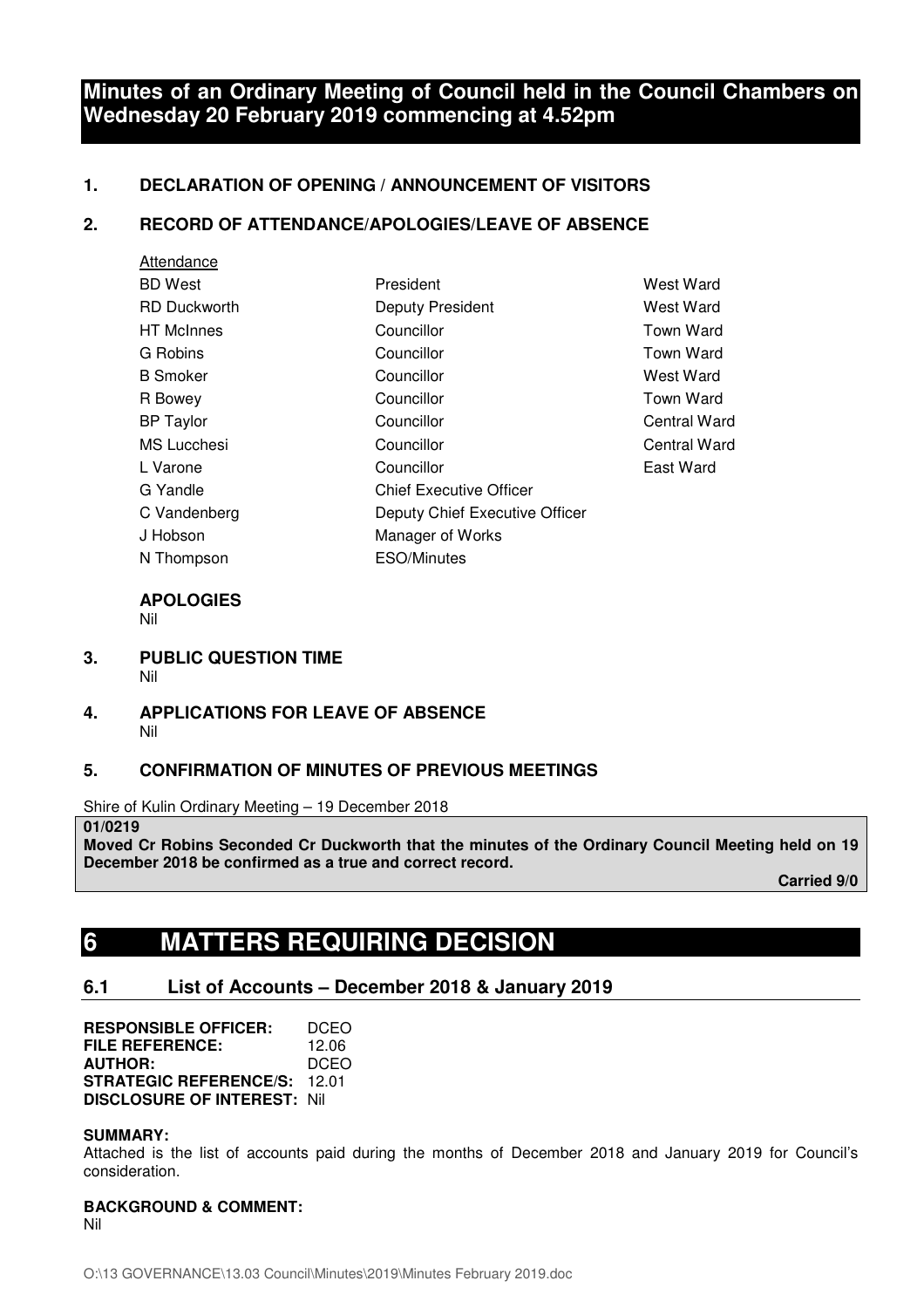#### **FINANCIAL IMPLICATIONS:**  Nil **STATUTORY AND PLANNING IMPLICATIONS:**  Nil **POLICY IMPLICATIONS:**  Nil **COMMUNITY CONSULTATION:**  Nil **WORKFORCE IMPLICATIONS:**  Nil

#### **OFFICER'S RECOMMENDATION:**

That December payments being cheque no.'s 37067 – 307075; EFT No's 14756 - 14873, DD6754.1 – DD6784.1 (Municipal), credit card payments, creditor payments, payroll and other vouchers from the Municipal Fund totalling \$660,505.29 be received; and

That January payments being cheque no.'s 247 – 248 (Trip), 37076 – 37085; EFT No's 14874 - 14952, DD6785.1 – DD66819.1 (Municipal), credit card payments, creditor payments, payroll and other vouchers from the Municipal Fund totalling \$501,512.90 be received.

#### **VOTING REQUIREMENTS:**

Simple majority required.

### **02/0219**

**Moved Cr Robins Seconded Cr Taylor that December payments being cheque no.'s 37067 – 307075; EFT No's 14756 - 14873, DD6754.1 – DD6784.1 (Municipal), credit card payments, creditor payments, payroll and other vouchers from the Municipal Fund totalling \$660,505.29 be received; and** 

**That January payments being cheque no.'s 247 – 248 (Trip), 37076 – 37085; EFT No's 14874 - 14952, DD6785.1 – DD66819.1 (Municipal), credit card payments, creditor payments, payroll and other vouchers from the Municipal Fund totalling \$501,512.90 be received.** 

 **Carried 9/0** 

## **6.2 Financial Reports – December 2018 & January 2019**

**RESPONSIBLE OFFICER:** DCEO **FILE REFERENCE:** 12.01 **AUTHOR:** DCEO **STRATEGIC REFERENCE/S:** 12.01 **DISCLOSURE OF INTEREST:** Nil

#### **SUMMARY:**

Attached are the financial reports for the periods ending 31 December 2018 and 31 January 2019.

#### **BACKGROUND & COMMENT:**  Nil **FINANCIAL IMPLICATIONS:**  Nil

#### **STATUTORY AND PLANNING IMPLICATIONS:**

Regulation 34 of the Local Government (Financial Management) Regulations 1996 requires local governments to prepare each month a statement of financial activity reporting on the revenue and expenditure of funds for the month in question.

**POLICY IMPLICATIONS:**  Nil **COMMUNITY CONSULTATION:**  Nil **WORKFORCE IMPLICATIONS:**  Nil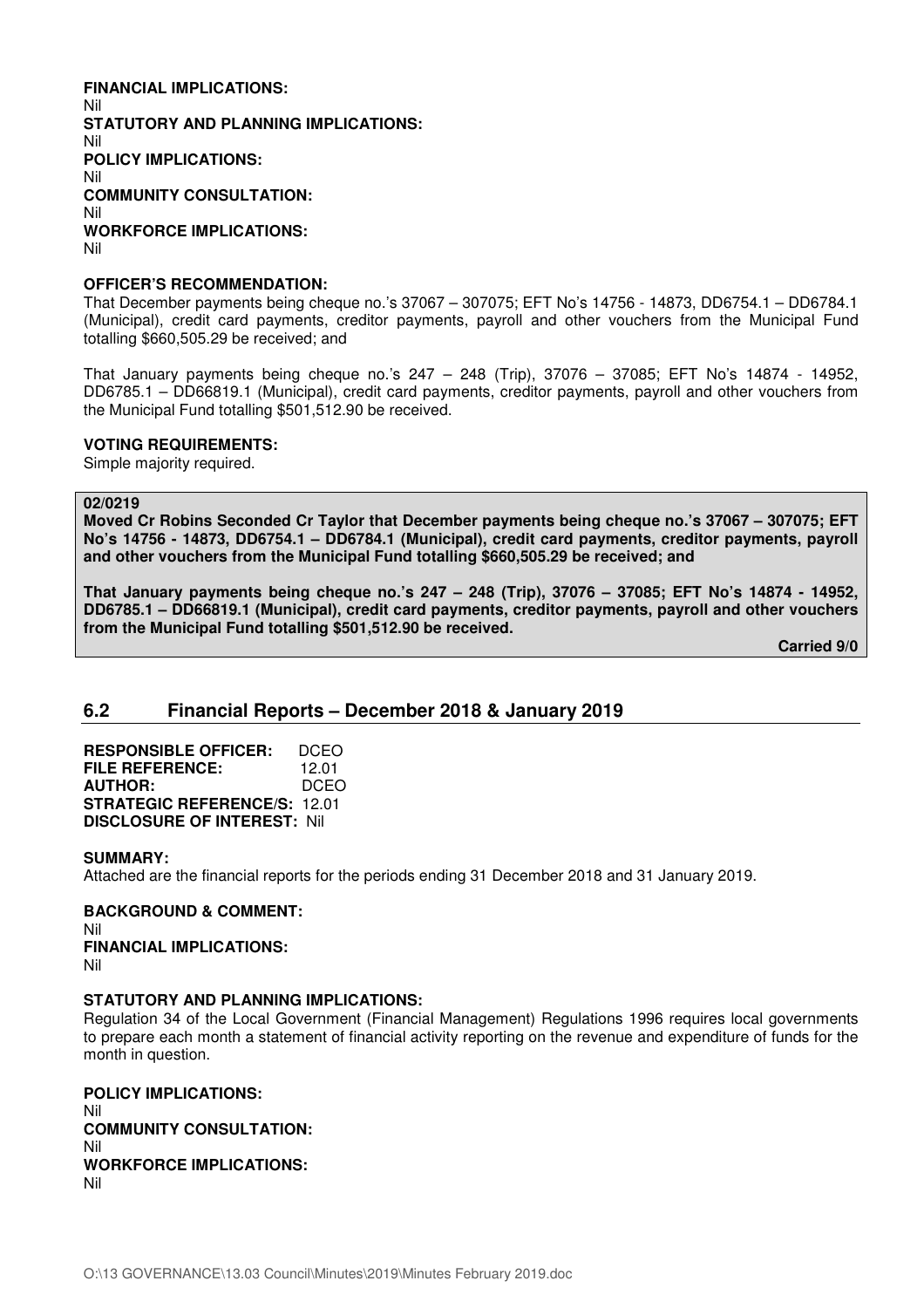### **OFFICER'S RECOMMENDATION:**

That Council endorse the monthly financial statements for the periods ending 31 December 2018 and 31 January 2019.

#### **VOTING REQUIREMENTS:**

Simple majority required.

#### **03/0219**

**Moved Cr Taylor Seconded Cr Lucchesi that Council endorse the monthly financial statements for the periods ending 31 December 2018 and 31 January 2019.** 

**Carried 9/0** 

## **6.3 RFT 01/2018 – 1 Transportable Dwelling**

**RESPONSIBLE OFFICER:** CEO **FILE REFERENCE:** 23.05 **AUTHOR:** Garrick Yandle **STRATEGIC REFERENCE/S: DISCLOSURE OF INTEREST:** Nil

### **SUMMARY:**

For Council to consider submissions for Request for Tender (RFT) 01/2018 – 1 Transportable Dwelling.

#### **BACKGROUND & COMMENT:**

RFT 1/2018 - 1 Transportable Dwelling was advertised publically in The West Australian newspaper on Saturday 22nd December 2018. The tender period closed at 12 noon on Friday 18th January 2019.

The basic design specifications outlined in the RFT were:

"This contract is for the supply, delivery and erection of one dwelling as specified below:

House 1.) minimum of three bedrooms (all bedrooms must have built in robes) and two bathrooms and minimum floor area of 120m2.

The preferred layout is "open floor plan" for living and dining areas.

A detailed floor plan (with optional verandas or patios shown) and specifications must be submitted with the Tender. Respectively, these are to be attachments 3 and 4 to the tender submission, and labelled as such.

 Fixtures and fittings in dwelling supplied as per the contract and where required are to incorporate the 6 Star Plus principles with the aim of conservation of our resources.

The dwelling is to be constructed to the standard of the Building Code of Australia 2016 and the referenced Australian Standards or equivalent."

The budget for the proposed dwelling can be summarised as follows:

| <b>Item</b>                                   | <b>Budget Amount (inc GST)</b> |
|-----------------------------------------------|--------------------------------|
| Building Supply, Delivery and Erection        | 250,000                        |
| Earthworks, Service Connection, Ancillaries   | 50,000                         |
| <b>Staff and Plant Contribution Allowance</b> | 60,000                         |
| TOTAL                                         | 360,000                        |
|                                               |                                |

The qualitative criteria is outlined below. In determining the most advantageous Tender, each submission was assessed against the qualitative criteria.

- a) Given time frame for completion of dwelling.
- b) Demonstrated experience in completing similar type.
- c) Detail of house plans.
- d) Detail of specification submitted.
- e) Addressing of Specification Checklist Items.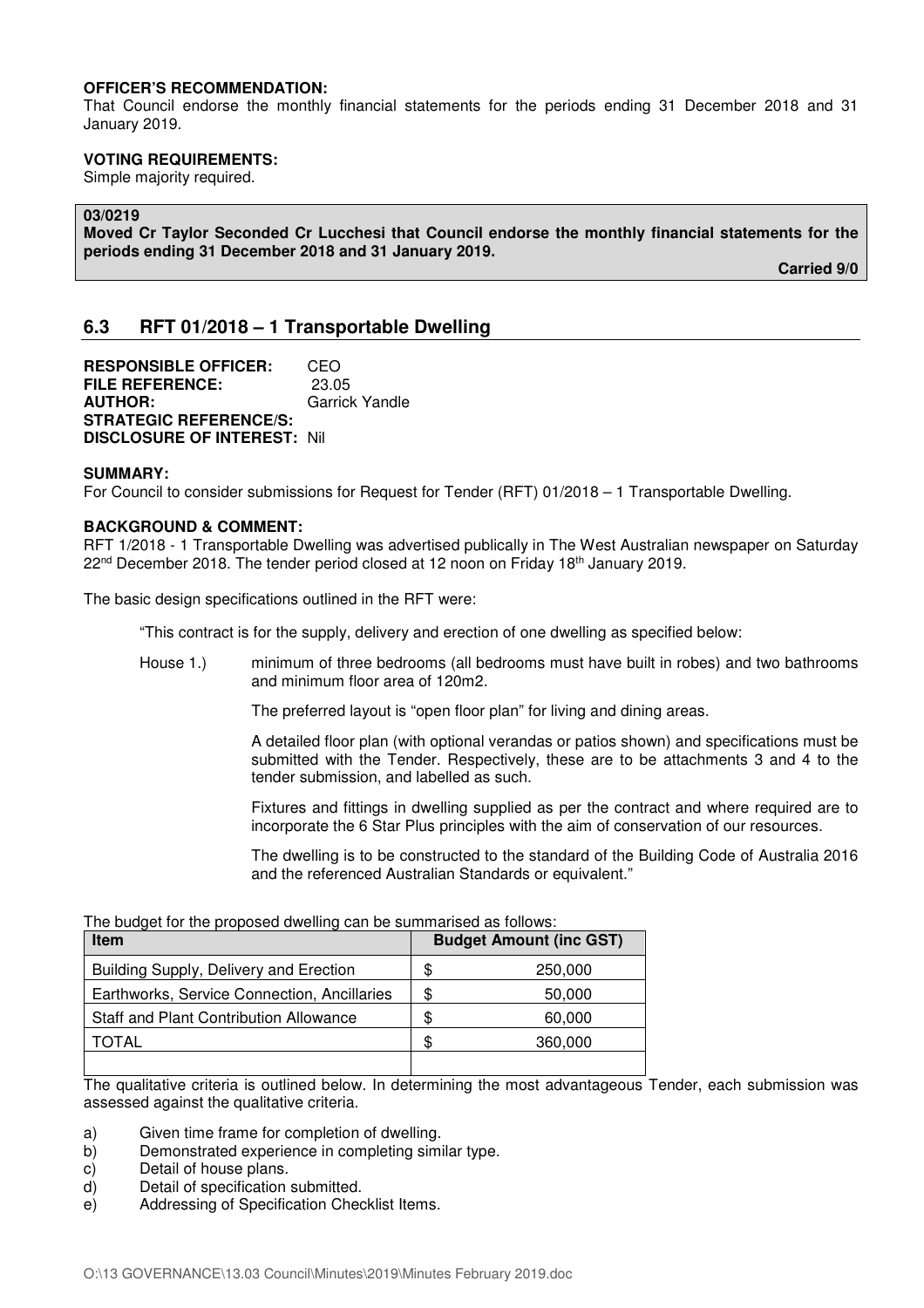The proposed location lots for the dwelling were included in RFT are located on Ellson Street with lot numbers 8, 10, 12, 14 or 16.

An indicative site plan showing proposed lot location options and dimensions indicates:

- $\blacksquare$ 
	- approximately 29m x 18m
	- with a corner truncation.
- Lots 10
- approximately 22m x 30m
- rectangular
- Lots 12
- approximately 22m x 31m
- rectangular
- Lots 14
- approximately 21m x 32m
- rectangular
- Lots 16
	- approximately 20m x 34m
	- rectangular

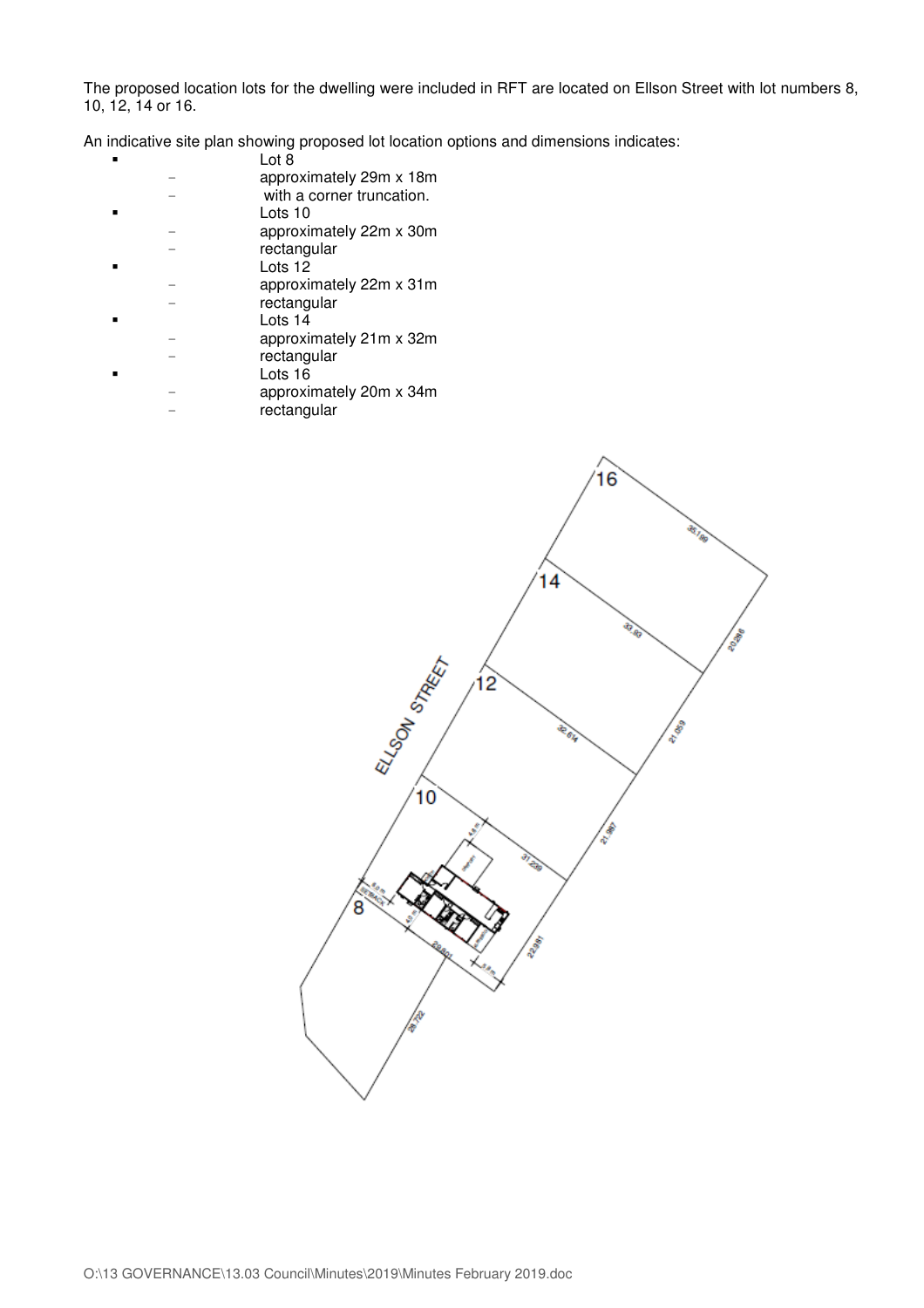A total of 4 submissions were received, all of which complied with the Compliance and Qualitative Criteria associated with the contract requirements in the brief. These submissions were from:

- **Acero Construction.**
- Modular WA.
- **COLLECT CH.**
- **TR Homes.**

A summary of tender prices submitted is outlined in the table below:

| <b>Details</b>                          | <b>Acero Construction</b>                              | <b>Modular WA</b>                                                   | <b>TCH</b>                                                 | <b>TR Homes</b>                                        |
|-----------------------------------------|--------------------------------------------------------|---------------------------------------------------------------------|------------------------------------------------------------|--------------------------------------------------------|
| Model / Description                     | Parkview                                               | 3x2 home as per spec                                                | Kulin 1                                                    | Killara                                                |
| House 1                                 | \$<br>181,410.00                                       | 171,475.00                                                          | \$<br>236,058.00                                           | \$<br>192,628.70                                       |
| Floor Area                              | 126m2                                                  | 123.5m2                                                             | 130m2                                                      | 120.96m2                                               |
| Option A                                | Optional Patio 18m2                                    | Colourbond patio $3\overline{m} \times 4.2\overline{m} =$<br>12.5m2 | Patio 24m2                                                 | Alfresco                                               |
|                                         | \$<br>5,080.00                                         | \$<br>2,899.00                                                      | \$<br>7,590.00                                             | $\frac{1}{2}$<br>8,422.70                              |
| Option B                                | Ducted Reverse Cycle AC                                | Ducted AC system                                                    | Ducted Reverse Cycle AC                                    | Ducted A/C                                             |
|                                         | \$<br>13,200.00                                        | \$<br>9,475.00                                                      | \$<br>7,500.00                                             | \$<br>11,346.50                                        |
| Option C                                | Optional Carport 36m2                                  | Colourbond double carport 36m2                                      | Double Carport $6 \times 6 = 36$ m2 (no<br>concrete floor) | Carport                                                |
|                                         | \$<br>9,030.00                                         | \$<br>9,673.00                                                      | \$<br>11,385.00                                            | \$<br>13,610.30                                        |
| Option D                                | Provisional Sum: Foundations for<br>Class M Site       | Increase internal ceiling height to<br>2.7 <sub>m</sub>             | Kulin 2 - design 130.2m2                                   | <b>Bushland Design</b>                                 |
|                                         | \$<br>5,000.00                                         | $\boldsymbol{\$}$<br>2,768.00                                       | \$<br>236,058.00                                           | \$<br>188,086.80                                       |
| Option E                                | 0                                                      | Colourbond porch to front entry                                     | Kulin 3 - design 129.7m2                                   | Alfresco                                               |
|                                         | \$                                                     | 678.00                                                              | \$<br>228,400.00                                           | \$<br>8,410.60                                         |
| Option F                                | $\Omega$                                               | Polaris planked vinyl in lieu of tiles                              | 0                                                          | Alfresco and Verandah                                  |
|                                         | \$                                                     | -\$<br>483.00                                                       | \$                                                         | \$<br>15,149.20                                        |
| Total                                   | \$<br>213,720.00                                       | 196,485.00                                                          | \$<br>262,533.00                                           | \$<br>226,008.20                                       |
| Anticipated<br><b>Completion Period</b> | 15-May-19                                              | 16-Jun-19                                                           | 30-Jun-19                                                  | 29-Jul-19                                              |
|                                         | assumes start early Feb, so add<br>an additional month | assumes start early Feb, so add<br>an additional month              | assumes start early Feb, so add<br>an additional month     | assumes start early Feb, so add<br>an additional month |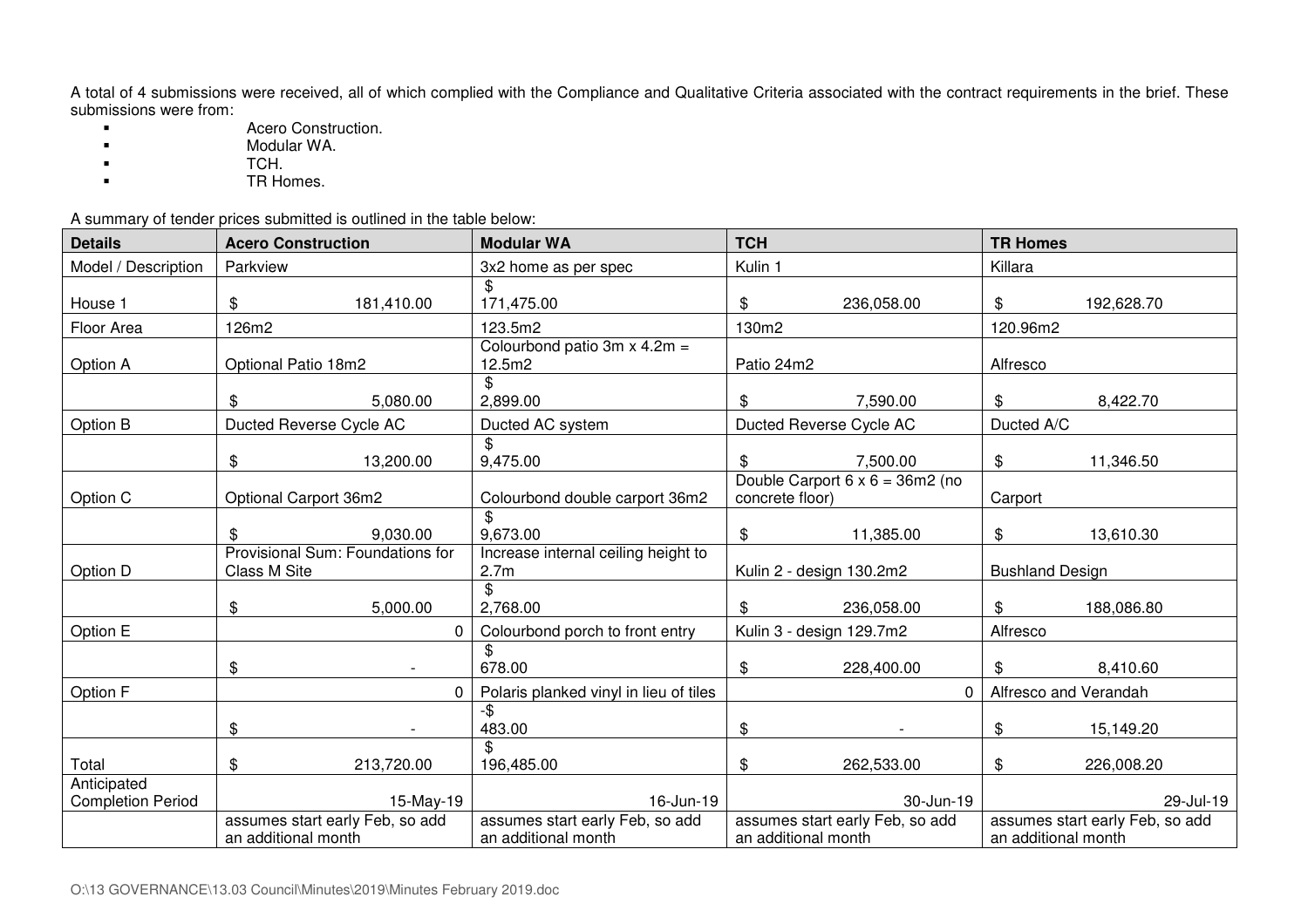| <b>QUALITATIVE</b>                                                          |                                                                                                                                                                                                                                                                                                                                                                                       |                                                                                                                                                                                                                                                                                                                                                                                                                                                                                                                                                                                                                                                                                                                                      |                                                                                                                                                                                                                                                                                                                                                                                                                                                                                                                                                                                                                                                                                                                                                    |                                                                                                                                                                                                                                                                                                                                                                                                                                                                                                                    |
|-----------------------------------------------------------------------------|---------------------------------------------------------------------------------------------------------------------------------------------------------------------------------------------------------------------------------------------------------------------------------------------------------------------------------------------------------------------------------------|--------------------------------------------------------------------------------------------------------------------------------------------------------------------------------------------------------------------------------------------------------------------------------------------------------------------------------------------------------------------------------------------------------------------------------------------------------------------------------------------------------------------------------------------------------------------------------------------------------------------------------------------------------------------------------------------------------------------------------------|----------------------------------------------------------------------------------------------------------------------------------------------------------------------------------------------------------------------------------------------------------------------------------------------------------------------------------------------------------------------------------------------------------------------------------------------------------------------------------------------------------------------------------------------------------------------------------------------------------------------------------------------------------------------------------------------------------------------------------------------------|--------------------------------------------------------------------------------------------------------------------------------------------------------------------------------------------------------------------------------------------------------------------------------------------------------------------------------------------------------------------------------------------------------------------------------------------------------------------------------------------------------------------|
| <b>CRITERIA</b>                                                             | <b>Acero Construction</b>                                                                                                                                                                                                                                                                                                                                                             | <b>Modular WA</b>                                                                                                                                                                                                                                                                                                                                                                                                                                                                                                                                                                                                                                                                                                                    | <b>TCH</b>                                                                                                                                                                                                                                                                                                                                                                                                                                                                                                                                                                                                                                                                                                                                         | <b>TR Homes</b>                                                                                                                                                                                                                                                                                                                                                                                                                                                                                                    |
| a) Given time frame for<br>completion of<br>dwelling.                       | Completion date 15 May<br>$\blacksquare$<br>2019<br>Start date early<br>$\blacksquare$<br>February<br>So schedule will be put<br>back a month.<br>Comprehensive<br>breakdown of schedule.                                                                                                                                                                                             | Completion date 16 June.<br>$\blacksquare$<br>Start date early February<br>$\blacksquare$<br>So schedule will be put<br>$\blacksquare$<br>back a month - TBC.<br>Comprehensive<br>$\blacksquare$<br>breakdown of schedule.                                                                                                                                                                                                                                                                                                                                                                                                                                                                                                           | Schedule outlines has total number<br>$\blacksquare$<br>of days to complete.                                                                                                                                                                                                                                                                                                                                                                                                                                                                                                                                                                                                                                                                       | Schedule inconclusive, it<br>$\blacksquare$<br>appears the incorrect<br>schedule had been<br>submitted.<br>Further clarification to be<br>$\blacksquare$<br>sought.<br>Updated schedule<br>٠<br>received.<br>29th July 2019 completion.<br>$\blacksquare$                                                                                                                                                                                                                                                          |
| Demonstrated<br>b)<br>experience in<br>completing similar<br>type projects. | Multiple projects listed<br>ranging from housing<br>projects to offices, toilet<br>blocks etc.<br>Reasonable detail of<br>$\blacksquare$<br>scope and issues.<br>Overview of delivery<br>method.                                                                                                                                                                                      | Multiple projects listed<br>$\blacksquare$<br>ranging from housing<br>projects to offices, toilet<br>blocks etc.<br>$\blacksquare$<br>Reasonable detail of<br>project profiles, scope and<br>issues.<br>Overview of delivery<br>$\blacksquare$<br>method.                                                                                                                                                                                                                                                                                                                                                                                                                                                                            | Multiple projects listed ranging from<br>housing projects to offices, toilet<br>blocks etc.<br>$\blacksquare$<br>Basic detail of project profiles, scope<br>and issues.<br>Overview of delivery method.<br>$\blacksquare$                                                                                                                                                                                                                                                                                                                                                                                                                                                                                                                          | Detailed overview of<br>$\blacksquare$<br>capabilities.<br>$\blacksquare$<br>Limited information on<br>previous projects.<br>$\blacksquare$<br>Basic detail of project<br>profiles, scope and issues.<br>Overview of delivery<br>method.                                                                                                                                                                                                                                                                           |
| Detail of house.<br>C)                                                      | Basic house plan<br>submitted.<br>Carport probably needs<br>to be located on<br>opposite side.<br>Living areas and<br>bedrooms switch sides<br>of house which is<br>strange.<br>Bathroom, laundry and<br>WC quite compact.<br>Kitchen small bench<br>space.<br>Medium pantry.<br>Bed 1 BIR<br>$\blacksquare$<br>Bed 2 & 3 large robes.<br>Entry provides clear<br>path through house. | Detailed house plan<br>$\blacksquare$<br>submitted.<br>Electrical Plan included.<br>$\blacksquare$<br>Elevation views included.<br>$\blacksquare$<br>Carport probably needs to<br>$\blacksquare$<br>be relocated closer to front<br>of block.<br>Alfresco could potentially<br>$\blacksquare$<br>be relocated to other side<br>outside living / dining area.<br>$\blacksquare$<br>Living areas and<br>bedrooms on opposite<br>sides of house which<br>seems logical.<br>1 x living area.<br>$\blacksquare$<br>Bath not included.<br>$\blacksquare$<br>Linen cupboard separate<br>$\blacksquare$<br>from laundry.<br>Kitchen large bench<br>$\blacksquare$<br>space.<br>Medium pantry.<br>٠<br>Orientation on block<br>$\blacksquare$ | 2 x detailed house plan options<br>submitted.<br>Elevation view included.<br>$\blacksquare$<br>Kulin 1<br>Carport location practical.<br>$\equiv$<br>Alfresco location practical.<br>$\overline{\phantom{a}}$<br>Living areas and bedrooms<br>$\sim$<br>on opposite sides of house<br>which seems logical.<br>1 x living area.<br>Bath included.<br>Linen cupboard separate<br>from laundry.<br>Small pantry.<br>Kitchen large bench space.<br>$\overline{\phantom{a}}$<br>Bed 1 WIR<br>$\overline{\phantom{0}}$<br>Bed 2 & 3 large robes.<br>$\overline{\phantom{0}}$<br>Feature entry not very<br>$\equiv$<br>practical.<br>Kulin 2<br>$\blacksquare$<br>Carport location practical.<br>Alfresco location practical.<br>$\overline{\phantom{m}}$ | 2 x detailed house plan<br>options submitted.<br>Electrical Plan included.<br>$\blacksquare$<br>Elevation views included.<br>Killara<br>$\blacksquare$<br>Carport probably<br>needs to be<br>relocated closer to<br>front of block.<br>2 x living areas.<br>Entry into living<br>room rather than<br>hallway.<br>Bath included.<br>Linen cupboard<br>door opens behind<br>laundry door.<br>Kitchen small<br>bench space.<br>Medium pantry.<br><b>Bushland</b><br>٠<br>Carport probably<br>$\overline{\phantom{0}}$ |

The following provides a summary of officer evaluations for each tender submission against the qualitative criteria.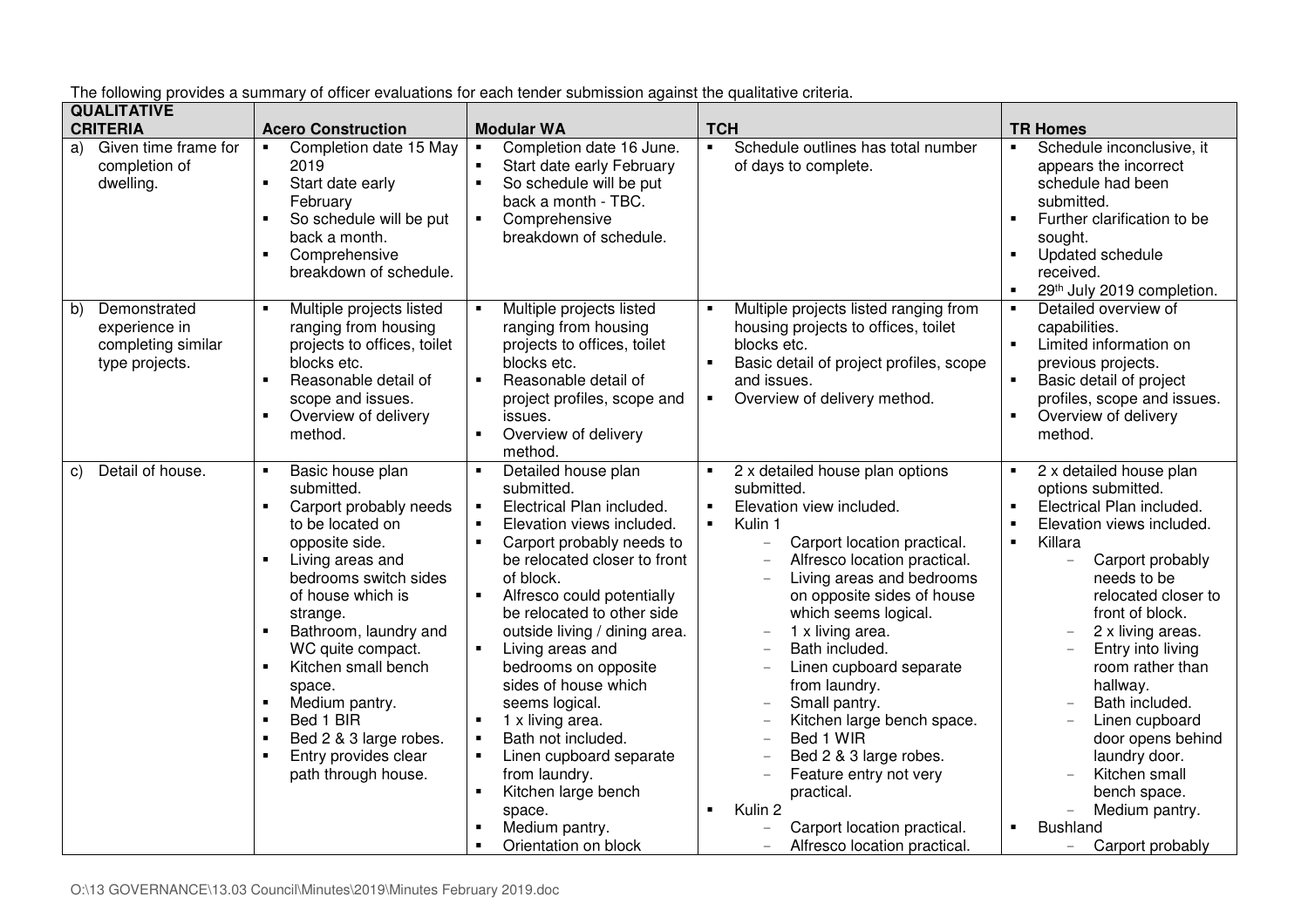|                                                          |                                                                                                                                                  | included.<br>Bed 1 BIR<br>$\blacksquare$<br>Bed 2 & 3 large robes.<br>$\blacksquare$<br>Entry provides clear path<br>п<br>through house.<br>Study / 4 bedroom<br>$\blacksquare$<br>included. | Living areas and bedrooms<br>on opposite sides of house<br>which seems logical.<br>1 x living area.<br>Bath included.<br>Large Linen cupboard<br>located in laundry.<br>Small pantry.<br>Kitchen large bench space.<br>Bed 1 BIR<br>Bed 2 & 3 large robes.<br>Feature entry not very<br>practical.<br>Kulin 3<br>$\blacksquare$<br>Carport location practical.<br>Alfresco location practical.<br>Living areas and bedrooms<br>on opposite sides of house<br>which seems logical.<br>1 x living area.<br>Kitchen small bench space.<br>Large pantry.<br>No Bath included.<br>Linen cupboard located in<br>laundry.<br>Bed 1 large WIR<br>Bed 2 & 3 small robes.<br>Entry provides clear path<br>through house. | needs to be<br>relocated closer to<br>front of block.<br>1 x living area.<br>Bath not included.<br>Linen cupboard<br>separate from<br>laundry.<br>Kitchen large<br>bench space.<br>Large pantry.<br>Regular shaped<br>building.<br>Verandah option<br>could be practical.<br>Does not really fit<br>any lots with<br>suitable orientation. |
|----------------------------------------------------------|--------------------------------------------------------------------------------------------------------------------------------------------------|----------------------------------------------------------------------------------------------------------------------------------------------------------------------------------------------|----------------------------------------------------------------------------------------------------------------------------------------------------------------------------------------------------------------------------------------------------------------------------------------------------------------------------------------------------------------------------------------------------------------------------------------------------------------------------------------------------------------------------------------------------------------------------------------------------------------------------------------------------------------------------------------------------------------|--------------------------------------------------------------------------------------------------------------------------------------------------------------------------------------------------------------------------------------------------------------------------------------------------------------------------------------------|
| Detail of specification<br>$\mathsf{d}$<br>submitted.    | Comprehensive photo<br>$\blacksquare$<br>library of proposed<br>features and fittings.<br>No official specification.<br>$\blacksquare$           | Detailed specification.<br>$\blacksquare$<br>No photos.<br>$\blacksquare$                                                                                                                    | Basic specification for each model.<br>$\blacksquare$                                                                                                                                                                                                                                                                                                                                                                                                                                                                                                                                                                                                                                                          | Basic specification for each<br>$\blacksquare$<br>model.                                                                                                                                                                                                                                                                                   |
| Addressing of<br>e)<br>Specification<br>Checklist Items. | Checklist completed.<br>$\blacksquare$<br>Extensive points of<br>$\blacksquare$<br>clarification provided in<br>lieu of actual<br>specification. | Checklist completed.<br>$\blacksquare$<br>Clarifications included.<br>$\blacksquare$                                                                                                         | Checklist completed.<br>$\blacksquare$<br>Clarifications included.<br>$\blacksquare$                                                                                                                                                                                                                                                                                                                                                                                                                                                                                                                                                                                                                           | Checklist completed.<br>٠<br>Outline of inclusions and<br>$\blacksquare$<br>exclusions.                                                                                                                                                                                                                                                    |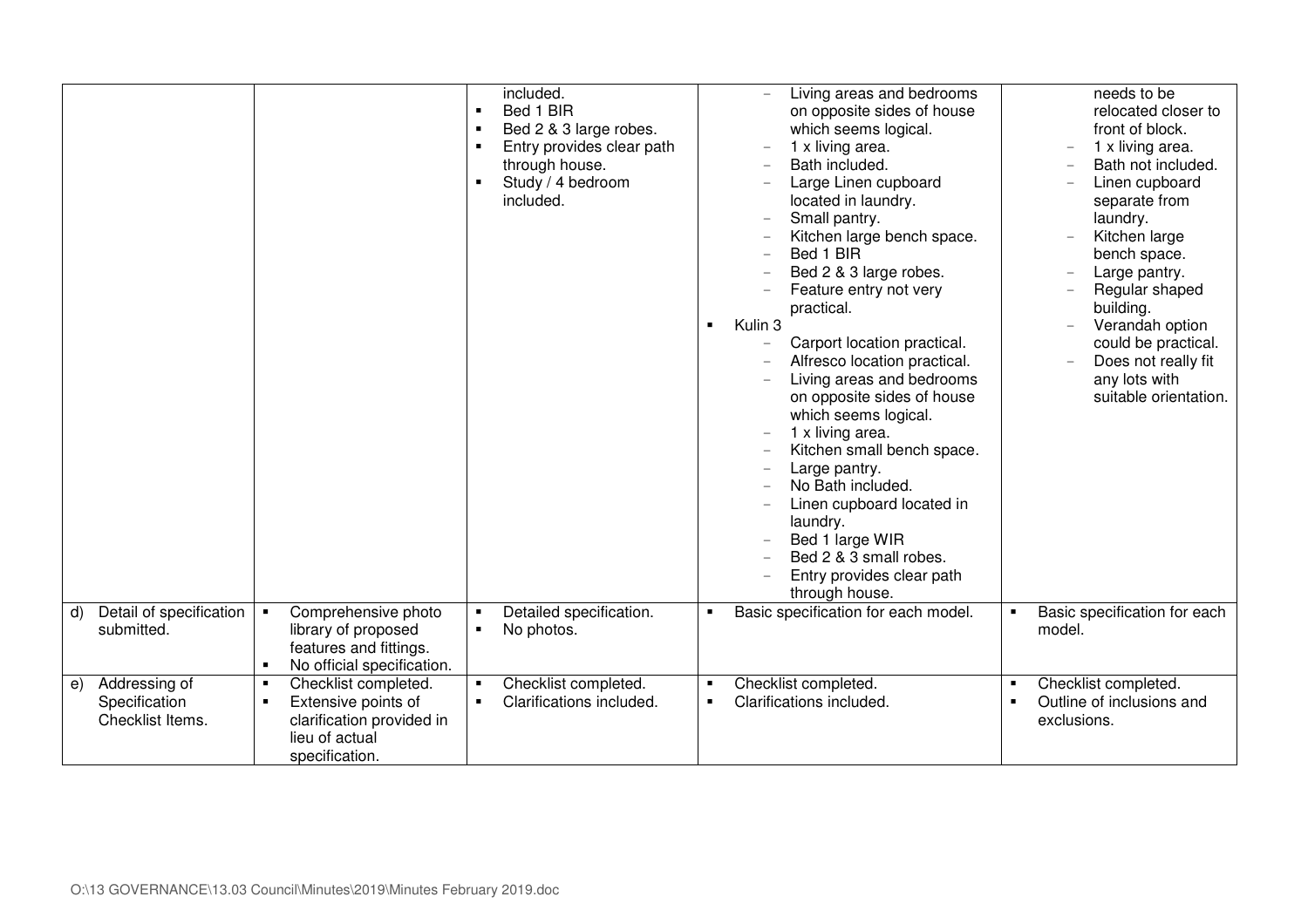Council officers undertook a reconnaissance visit to inspect similar display homes of the potential tenderers. Officers in attendance included; Garrick Yandle (CEO), and Judd Hobson (Works Manager). The purpose of the site visit was to:

- **Inspect display buildings to investigate key features products.**
- Visually compare the quality of finishes from one supplier to another.
- Discuss technical queries of tender submissions.
- Discuss key aspects of floor plans and potential modifications.
- Gauge on overall understanding of the product being tendered upon.

Further correspondence was received from the tenderers as a result of technical queries and the reconnaissance site visit. This provided updates to floor plans, updated costs and clarification of inclusions and options. Details of these are included as attachments:

- Attachment 1: RFT 01/2018 Updated Floor Plans
- Attachment 2: RFT 01/2018 Original Floor Plans

Based upon the above assessment the preferred tender submission is Modular WA with the following inclusions:

| <b>Details</b>         | <b>Modular WA</b>                                                                                                |          |
|------------------------|------------------------------------------------------------------------------------------------------------------|----------|
| Model / Description    | Modified 3x2 as per specification and plans provided                                                             |          |
| House 1                | \$                                                                                                               | 174,010  |
| Floor Area             |                                                                                                                  | 123.5m2  |
| Option A               | Option for 6m x 3.5m alfresco located at rear of car port                                                        |          |
|                        | \$                                                                                                               | 4,213.00 |
| Option B               | Ducted AC - not required                                                                                         |          |
|                        | \$.                                                                                                              |          |
| Option C               | Option to supply and install a skillion roof Colourbond double carport and moved<br>forward as per revised plans |          |
|                        | \$                                                                                                               | 9,246    |
| Option D               | Option to increase ceiling height to 2700mm                                                                      |          |
|                        | \$                                                                                                               | 2,768    |
| Option E               | Option to supply and install a 4.2m x 1.5m Colourbond porch to front entry                                       |          |
|                        | \$                                                                                                               | 1,993    |
| Option F               | Polaris planked vinyl in lieu of tiles                                                                           |          |
|                        | $-\$$                                                                                                            | 483      |
| Option G               | Option for 2.5kw Fujitsu split system AC to bed 2                                                                |          |
|                        | \$                                                                                                               | 1,833    |
| Option H               | Option for 2.5kw Fujitsu split system AC to bed 3                                                                |          |
|                        | \$                                                                                                               | 1,833    |
| Total                  | \$                                                                                                               | 195,413  |
| Anticipated Completion | 16. Jun. 19, accumes start early Eeb, so add an additional month                                                 |          |

Anticipated Completion 16-Jun-19 assumes start early Feb, so add an additional month Details of the preferred submission has been included as Attachment 3: RFT 01/2018 Modular WA Preferred Submission.

Reasons for recommendation:

| <b>QUALITATIVE CRITERIA</b> | <b>DISCUSSION</b>                                                                               |
|-----------------------------|-------------------------------------------------------------------------------------------------|
| a) Timeframe                | All tenderers submitted similar timeframes.<br>■                                                |
| b) Experience               | All tenderers submitted detail experience history and appear capable of<br>٠                    |
|                             | undertaking the work.                                                                           |
| c) House Plan               | Revised house plan most practical.<br>٠                                                         |
|                             | Plan submitted showing orientation on block.<br>٠                                               |
|                             | North facing patio area.<br>г                                                                   |
|                             | South facing bedrooms to receive breeze.                                                        |
|                             | Modifications to carport, alfresco and porch highly practical and functional.<br>$\blacksquare$ |
| d) Specification            | Detailed specification included                                                                 |
| e) Specification Checklist  | Specification checklist<br>٠                                                                    |
|                             | Comprehensive clarifications with no major issues.<br>٠                                         |
| f) Price                    | Competitive price within budget<br>■                                                            |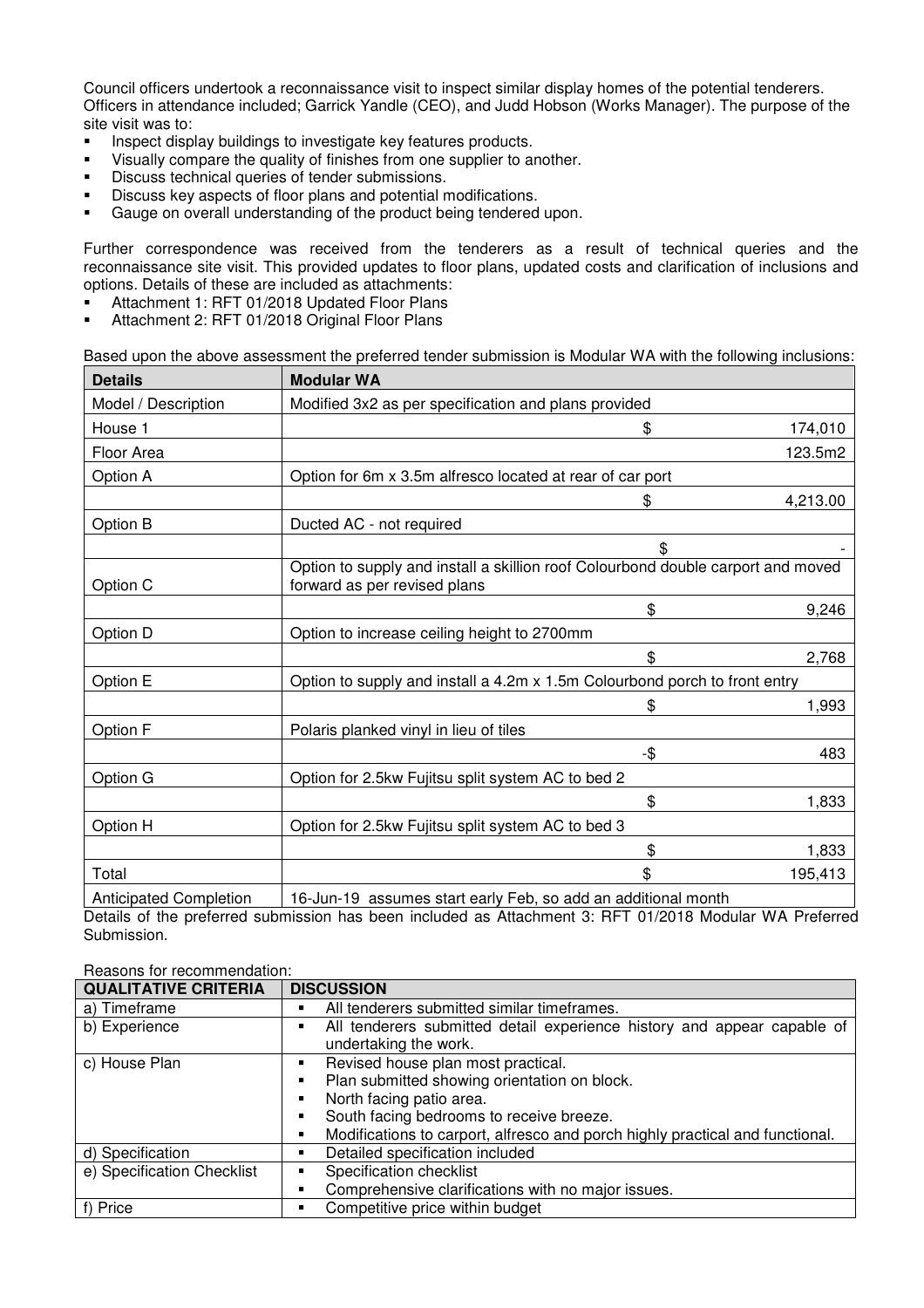## **STATUTORY ENVIRONMENT:**

Section 11 Local Government (Functions & General) Regulations 1996 – When tenders have to be publically invited.

## **POLICY IMPLICATIONS:**

Nil

## **FINANCIAL IMPLICATIONS:**

The following provides a financial summary of Tenders received and also the Shire Officer's recommendation.

The budget for the proposed dwelling can be summarised as follows:

| Item                                          |    | <b>Budget Amount (inc GST)</b> |
|-----------------------------------------------|----|--------------------------------|
| Building Supply, Delivery and Erection        | S  | 250,000                        |
| Earthworks, Service Connection, Ancillaries   | \$ | 50,000                         |
| <b>Staff and Plant Contribution Allowance</b> | \$ | 60,000                         |
| OTAL                                          | -8 | 360,000                        |

The total price of the preferred tenderer's submission is \$195,419 (inc GST), which is within the budget of \$250,000. Details of final recommended scope and features are summarised in the table below:

| <b>Details</b>                          | <b>Modular WA</b>                                                                                                |          |
|-----------------------------------------|------------------------------------------------------------------------------------------------------------------|----------|
| Model / Description                     | Modified 3x2 as per specification and plans provided                                                             |          |
| House 1                                 | \$                                                                                                               | 174,010  |
| Floor Area                              |                                                                                                                  | 123.5m2  |
| Option A                                | Option for 6m x 3.5m alfresco located at rear of car port                                                        |          |
|                                         | \$                                                                                                               | 4,213.00 |
| Option B                                | Ducted AC - not required                                                                                         |          |
|                                         | \$                                                                                                               |          |
| Option C                                | Option to supply and install a skillion roof Colourbond double carport and<br>moved forward as per revised plans |          |
|                                         | \$                                                                                                               | 9,246    |
| Option D                                | Option to increase ceiling height to 2700mm                                                                      |          |
|                                         | \$                                                                                                               | 2,768    |
| Option E                                | Option to supply and install a 4.2m x 1.5m Colourbond porch to front entry                                       |          |
|                                         | \$                                                                                                               | 1,993    |
| Option F                                | Polaris planked vinyl in lieu of tiles                                                                           |          |
|                                         | -\$                                                                                                              | 483      |
| Option G                                | Option for 2.5kw Fujitsu split system AC to bed 2                                                                |          |
|                                         | \$                                                                                                               | 1,833    |
| Option H                                | Option for 2.5kw Fujitsu split system AC to bed 3                                                                |          |
|                                         | \$                                                                                                               | 1,833    |
| Total                                   | \$                                                                                                               | 195,413  |
| Anticipated<br><b>Completion Period</b> | 16-Jun-19 assumes start early Feb, so add an additional month                                                    |          |

#### **COMMUNITY CONSULTATION:**

Nil

## **WORKFORCE IMPLICATIONS:**

Council's workforce will be required in preparation of the proposed site and coordination of the services connection pre and post installation of the dwelling. This has been allocated in the 2018/19 Budget as detailed.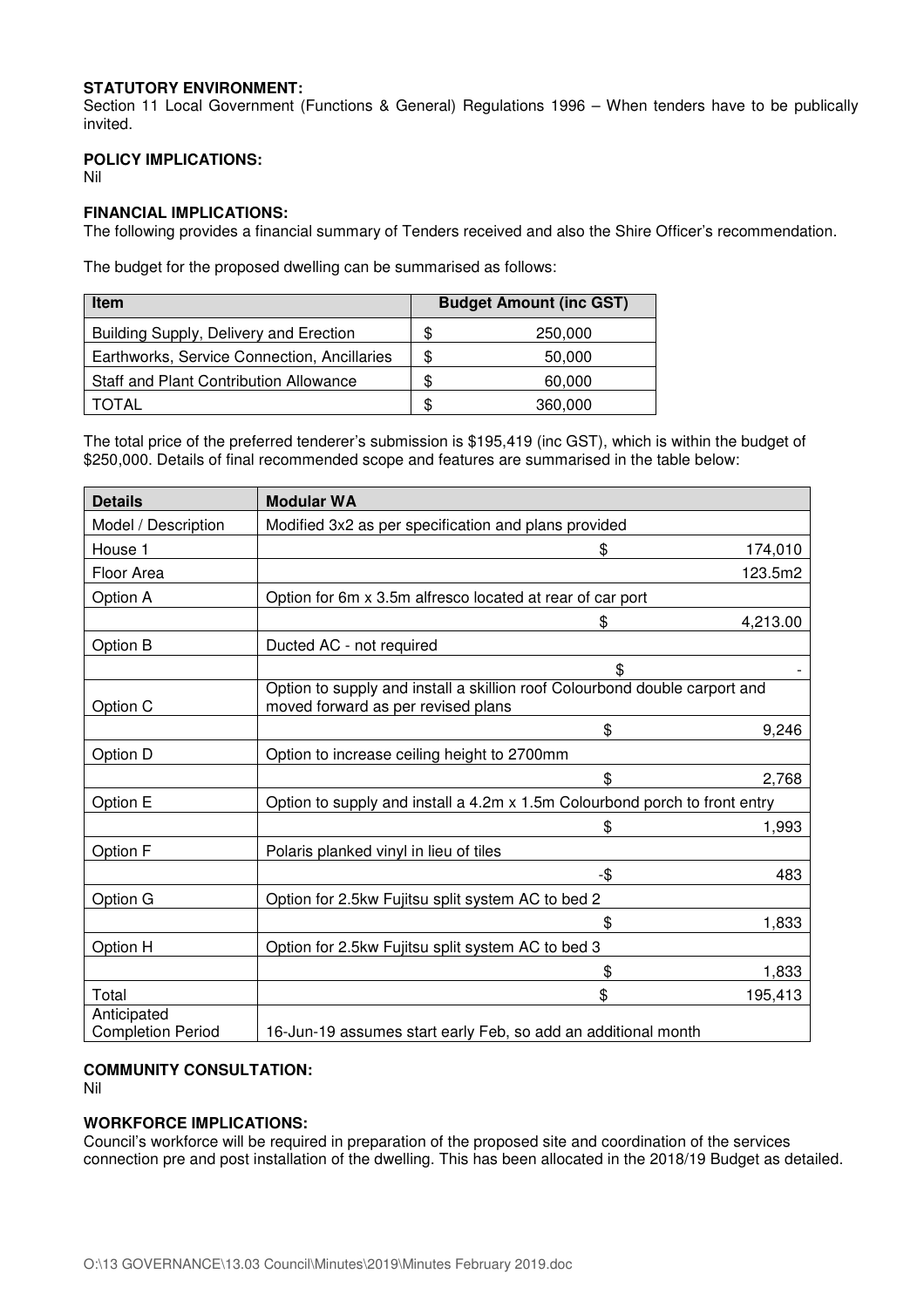## **OFFICER'S RECOMMENDATION:**

That Council award Request for Tender 01/2018 – 1 Transportable Dwelling to Modular WA for a total price of \$195,413 (inc GST) with a breakdown of cost and scope inclusions as:

| <b>Details</b>                          | <b>Modular WA</b>                                                                                                |          |
|-----------------------------------------|------------------------------------------------------------------------------------------------------------------|----------|
| Model / Description                     | Modified 3x2 as per specification and plans provided                                                             |          |
| House 1                                 | \$                                                                                                               | 174,010  |
| Floor Area                              |                                                                                                                  | 123.5m2  |
| Option A                                | Option for 6m x 3.5m alfresco located at rear of car port                                                        |          |
|                                         | \$                                                                                                               | 4,213.00 |
| Option B                                | Ducted AC - not required                                                                                         |          |
|                                         | \$                                                                                                               |          |
| Option C                                | Option to supply and install a skillion roof Colourbond double carport and<br>moved forward as per revised plans |          |
|                                         | \$                                                                                                               | 9,246    |
| Option D                                | Option to increase ceiling height to 2700mm                                                                      |          |
|                                         | \$                                                                                                               | 2,768    |
| Option E                                | Option to supply and install a 4.2m x 1.5m Colourbond porch to front entry                                       |          |
|                                         | \$                                                                                                               | 1,993    |
| Option F                                | Polaris planked vinyl in lieu of tiles                                                                           |          |
|                                         | -\$                                                                                                              | 483      |
| Option G                                | Option for 2.5kw Fujitsu split system AC to bed 2                                                                |          |
|                                         | \$                                                                                                               | 1,833    |
| Option H                                | Option for 2.5kw Fujitsu split system AC to bed 3                                                                |          |
|                                         | \$                                                                                                               | 1,833    |
| Total                                   | \$                                                                                                               | 195,413  |
| Anticipated<br><b>Completion Period</b> | 16-Jun-19 assumes start early Feb, so add additional month                                                       |          |

## **VOTING REQUIREMENTS:**

Absolute majority.

## **04/0219**

|                        | Moved Cr Duckworth Seconded Cr McInnes that Council award Request for Tender 01/2018 - 1                |             |  |  |  |  |
|------------------------|---------------------------------------------------------------------------------------------------------|-------------|--|--|--|--|
|                        | Transportable Dwelling, to Modular WA for a total price of \$195,413 (inc GST) with a breakdown of cost |             |  |  |  |  |
| and scope inclusions:- |                                                                                                         |             |  |  |  |  |
| Floor Area $1235.5m2$  |                                                                                                         |             |  |  |  |  |
|                        | Modified 3x2 as per specification and plans provided                                                    | \$174,010   |  |  |  |  |
| <b>Option A</b>        | 6m x 3.5m alfresco located at rear of car port                                                          | \$4,213     |  |  |  |  |
| <b>Option B</b>        | Ducted AC - not required                                                                                | $\ddot{s}$  |  |  |  |  |
| <b>Option C</b>        | Supply and install a skillion roof Colourbond double car                                                |             |  |  |  |  |
|                        | port and move forward as per revised plans                                                              | 9,246       |  |  |  |  |
| <b>Option D</b>        | Increase ceiling height to 2700mm                                                                       | \$<br>2,768 |  |  |  |  |
| <b>Option E</b>        | Supply and install a 4.2m x 1.4m Colourbond porch to front entry                                        | \$<br>1,993 |  |  |  |  |
| <b>Option F</b>        | Polaris planked vinyl in lieu of tiles                                                                  | $-483$      |  |  |  |  |
| <b>Option G</b>        | 2.5kw Fujitsu split system AC to bed 2                                                                  | 1,833       |  |  |  |  |
| <b>Option H</b>        | 2.5kw Fujitsu split system AC to bed 3                                                                  | \$1,833     |  |  |  |  |
|                        | <b>Total</b>                                                                                            | \$195,413   |  |  |  |  |
|                        |                                                                                                         |             |  |  |  |  |

**Anticipated completion period 16 June 2019 assumes early Feb, so add additional months** 

**Carried by Absolute Majority**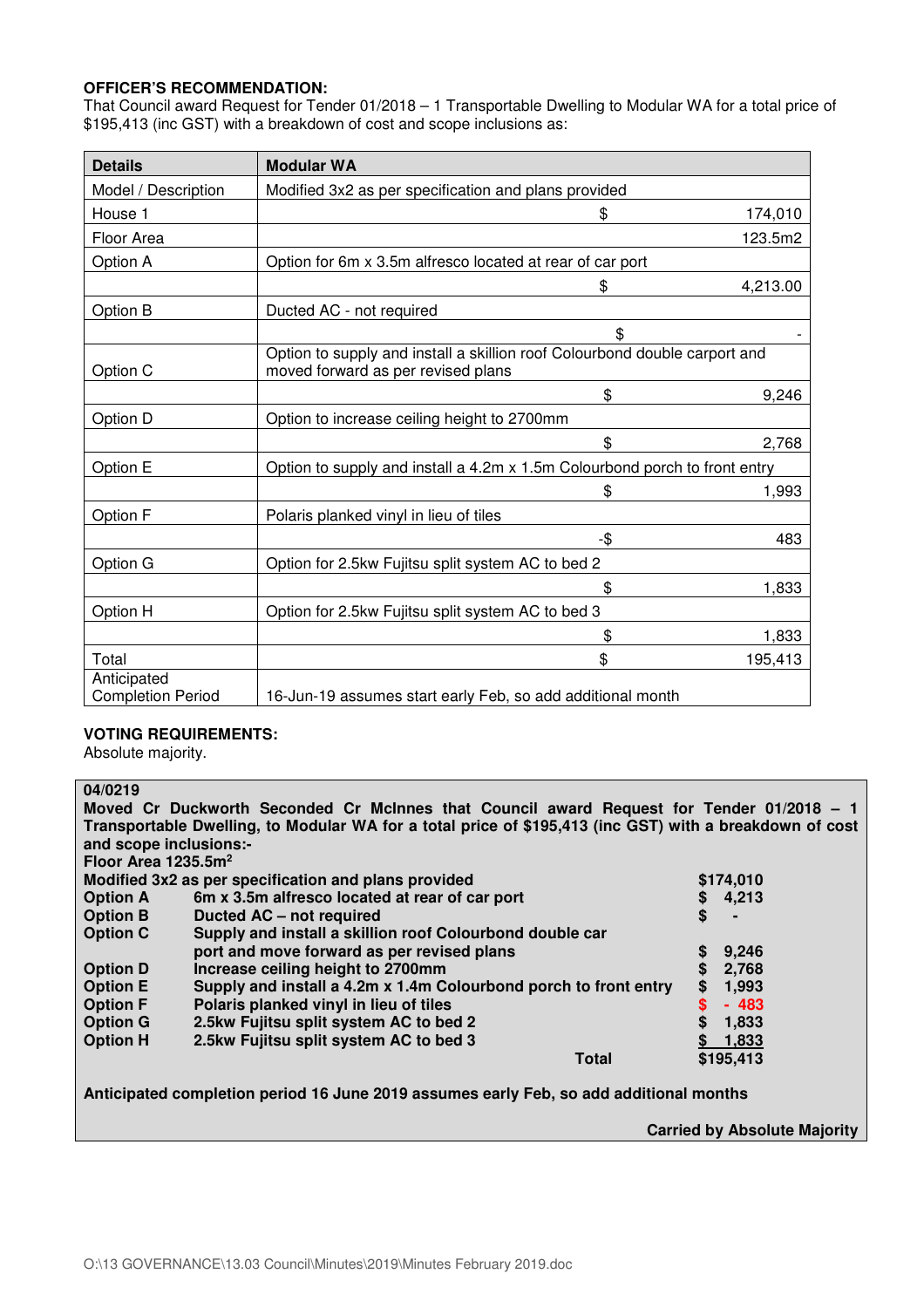**RESPONSIBLE OFFICER:** CEO **FILE REFERENCE:** 23.05 Tendering **AUTHOR: Garrick Yandle STRATEGIC REFERENCE/S: DISCLOSURE OF INTEREST:** Nil

#### **SUMMARY:**

For Council to consider submissions for Request for Tender (RFT) Prime Mover Changeover.

#### **BACKGROUND & COMMENT:**

RFT - Prime Mover was advertised publically in The West Australian newspaper on Saturday 12<sup>th</sup> and Saturday 19<sup>th</sup> January 2019. The tender period closed at 4pm on Monday 11<sup>th</sup> February 2019. This was also advertised on the Shire's webpage.

A parallel Request for Tender was also conducted for the Disposal of 1 2014 ISUZU GIGA Prime Mover 455hp (MV70). The details for this tender were advertised at the same time are also included in this item. The basic design specifications outlined in the RFT were:

"The 6x4 Prime Mover 42.5 tonne GCM to be equipped as follows:

- Engine size 330kw minimum<br>■ Engine to have turbo timer fit
- Engine to have turbo timer fitted
- **100km/hr speed limited**
- **Manual transmission**
- **Spare tyre and tyre rack**
- Bull Bar
- Seat covers (not canvas)
- **Headlight covers**
- **Windscreen stone guard**
- **-** Tinted windows
- **Air conditioned**
- AM/FM radio/ cd player
- **Supply and fit 80 channel UHF two way radio**
- Compliance plate for a GCM of 42.5 tonne (minimum), advise on maximum upgrade, prefer at least 60 tonne GCM
- Colour to be white with black chassis
- External tool box of minimum size 1200 x 600 x 600mm, lockable
- Police pre licence certificate to be included
- **Pivoting type ball race turntable with 90mm pin**
- Hot shift PTO
- **Hydraulic control pump to be minimum 30 gallons per minute**
- **Hydraulic and air fittings to suit side tipper double acting hydraulics**
- **Hydraulic coupling to be PBR type**
- **LED** tail lights
- Aluminium covers on chassis
- Machine must meet current Mine site specifications to enable the Shire of Kulin to operate on Main Roads work including rotating beacons, reverse buzzer, fire extinguisher etc
- Delivery date essential
- Warranty details including extension options
- **Complete set of workshop, spare parts and operator manuals**

Options and Accessories (price listed separately)

- **Auto transmission**
- Suitable sized water container near tool box
- **Airbag suspension**
- Price to upgrade GCM to enable use as a road train
- Vehicle tracking

Trade is also being offered for tender. Tenders need to be made on a trade and no trade basis. Trade details

- **Isuzu Giga CX2**
- 2014
- **200,000kms**
- KU4231, MV70"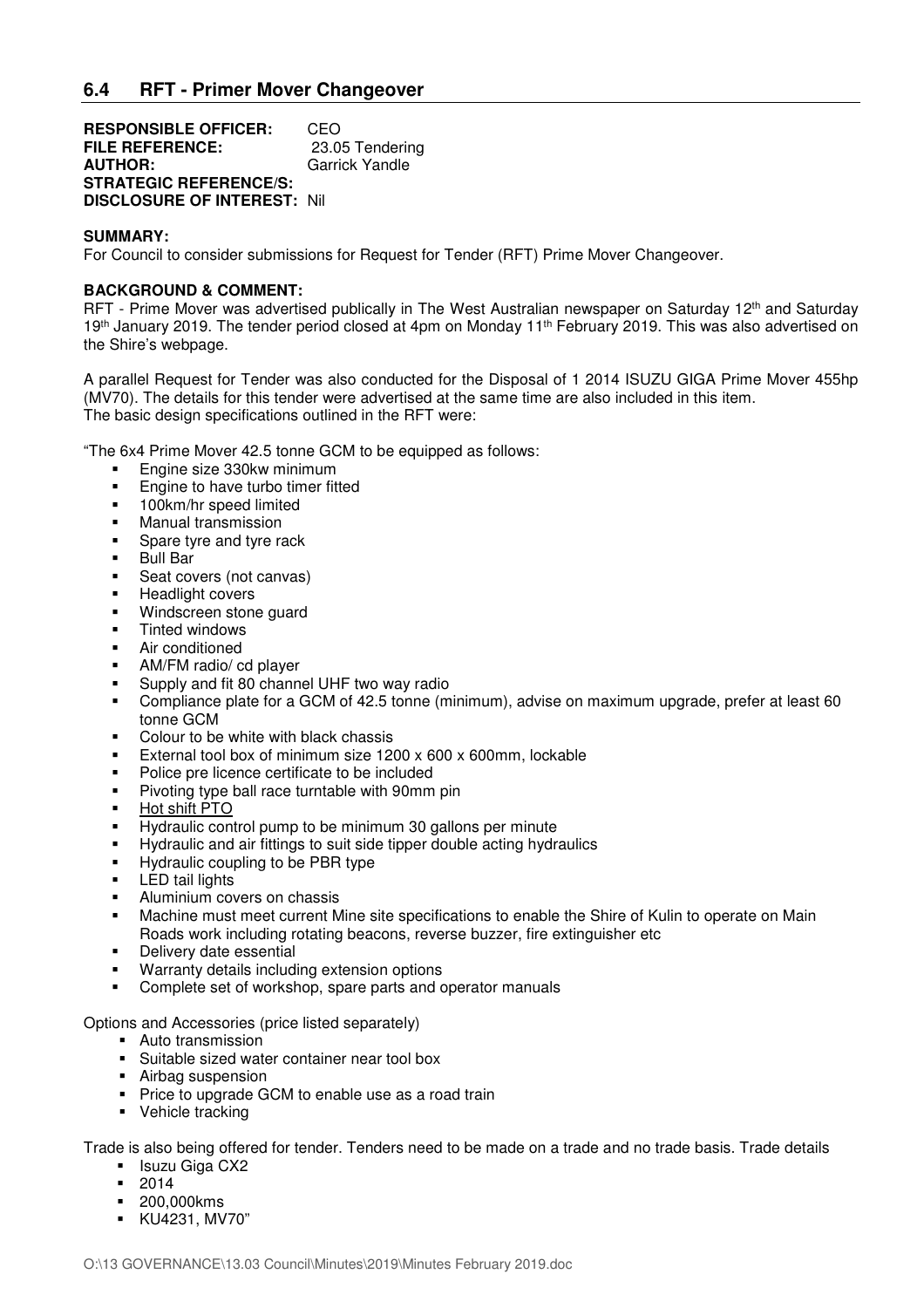The changeover budget for the proposed prime mover can be summarised as follows:

| Item                    | Budget Amount (exc GST) |         |  |  |  |
|-------------------------|-------------------------|---------|--|--|--|
| New Prime Mover         |                         | 170.600 |  |  |  |
| Trade / Disposal        |                         | 45.600  |  |  |  |
| <b>CHANGEOVER TOTAL</b> | S                       | 125,000 |  |  |  |

A total of 6 tender submissions were received for purchase and trade as well as 2 submissions for disposal via outright purchase, all of which complied with the criteria associated with the contract requirements in the brief. These submissions were from:

Purchase and Trade

- **Off Road Trucks Australia**
- CJD
- **Truck Centre**
- **-** Daimler Trucks
- **Penske Power Solutions**
- WA Hino

Disposal via Outright Purchase

- **Pickles Auctions**
- **-** Anthony Dearlove

A summary of tender prices submitted is outlined in the tables below:

### **Prime Mover GCM < 90 tonnes**

|                       |                                   | <b>GCM</b> |                       | Trade /         |               |
|-----------------------|-----------------------------------|------------|-----------------------|-----------------|---------------|
| <b>Tenderer</b>       | Make & Model                      | (kg)       | <b>Purchase Price</b> | <b>Disposal</b> | Changeover    |
| <b>Offroad Trucks</b> | TATRA                             | 75,000     | \$<br>265,184         | \$              | \$<br>265,184 |
| <b>CJD</b>            | Kenworth T409                     | 60,000     | \$<br>193,965         | \$<br>70,000    | \$<br>123,965 |
| <b>CJD</b>            | DAF FTT CF85                      | 68,000     | \$<br>204,927         | \$              | \$<br>204,927 |
| <b>Truck Centre</b>   | UD GW460 Quon                     | 60,000     | \$<br>193,965         | \$<br>70,000    | \$<br>123,965 |
| <b>Truck Centre</b>   | Volvo FM450                       | 68,000     | \$<br>217,900         | \$<br>70,000    | \$<br>147,900 |
| Daimler Trucks        | Fuso FV51S MWB                    | 53,000     | \$<br>179,420         | \$<br>72,720    | \$<br>106,700 |
| Daimler Trucks        | Fuso FV54S SWB                    | 60,000     | \$<br>197,290         | \$<br>72,720    | \$<br>124,570 |
| Penske Power          | <b>Western Star Constellation</b> | 106,000    | \$<br>264,245         | \$<br>60,910    | \$<br>203,335 |
| WA Hino               | Hino 700 Series                   | 72,000     | \$<br>182,150         | \$<br>80,000    | \$<br>102,150 |

## **Road Train GCM > 90 tonnes**

|                     |                         | <b>GCM</b> |   |                       |   | Trade /         |            |
|---------------------|-------------------------|------------|---|-----------------------|---|-----------------|------------|
| <b>Tenderer</b>     | <b>Make &amp; Model</b> | (kg)       |   | <b>Purchase Price</b> |   | <b>Disposal</b> | Changeover |
|                     |                         |            |   |                       |   |                 |            |
| <b>Truck Centre</b> | Mack Granite            | 110.000    |   | 228,900               |   | 70,000          | 158,900    |
|                     | Freightliner CORONADO   |            |   |                       |   |                 |            |
| Daimler Trucks      | 114                     | 90,000     |   | 248,150               |   | 72,720          | 175,430    |
|                     |                         |            |   |                       |   |                 |            |
| Daimler Trucks      | Mercedes Benz ACTROS    | 90,000     | Œ | 249,100               | æ | 72,720          | 176,380    |

## **Outright Purchase**

| <b>Tenderer</b>        | <b>Make &amp; Model</b> | <b>GCM</b><br>(kg) | <b>Purchase Price</b> | Trade<br><b>Disposal</b> |        | Changeover |
|------------------------|-------------------------|--------------------|-----------------------|--------------------------|--------|------------|
| <b>Pickles</b>         |                         |                    |                       |                          | 54.545 |            |
| <b>Anthony Dealove</b> |                         |                    |                       |                          | 48,000 |            |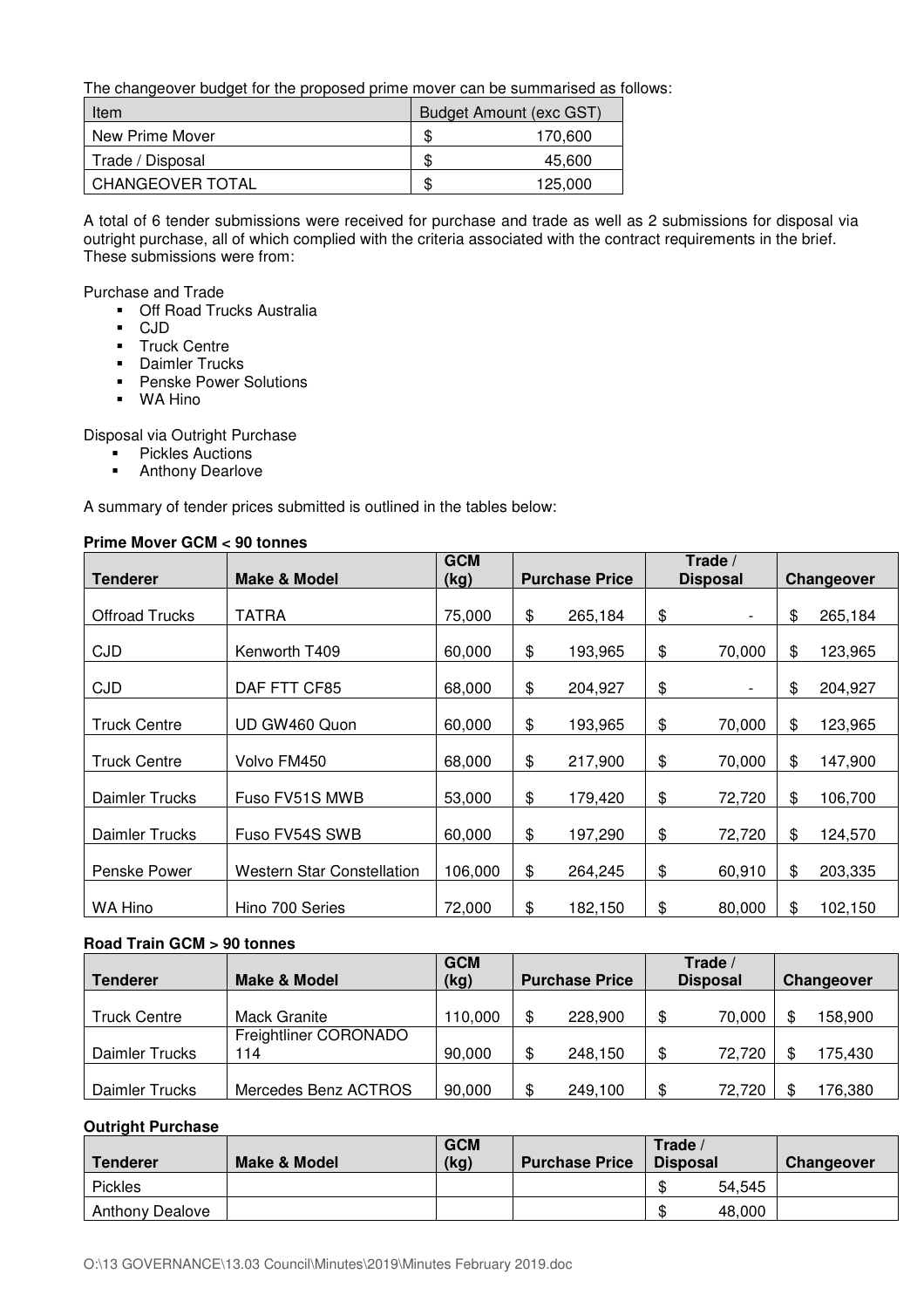The following vehicles were inspected by Shire officers as part of the tender review process:

- **Truck Centre**
- **UD GW460 Quon (depot demonstration)**
- Volvo FM450 (depot demonstration)
- Mack Granite (onsite inspection 13<sup>th</sup> February 2019)

Further discussions have been undertaken regarding the overall long term truck and side tipper configurations.

There is an opportunity to streamline the current fleet resulting in cost savings and efficiencies. If the Shire moved to road train combinations and also replaced a rigid 6x4 with a truck capable of towing a dog trailer, there is an opportunity to offload 2 prime mover in the future. This would save on running costs and provide increased efficient with gravel carting and road construction and great flexibility with staff. This would allow the Shire to restructure the fleet over the next 3 years as part of the plant replacement of trucks and side tippers, which is in the first year of a proposed 5 year changeover plan. A detailed updated plan can be presented at for discussion in coming months.

Based upon the above information the preferred tender submission is outlined as follows:

| <b>Item</b>      | Dealer - Vehicle               | <b>Transaction Details</b><br>(exc GST) |         | <b>Budget Amount</b><br>(exc GST) |         |
|------------------|--------------------------------|-----------------------------------------|---------|-----------------------------------|---------|
| New Prime Mover  | Truck Centre - Mack Granite    |                                         | 228,900 |                                   | 170,600 |
| Trade / Disposal | Truck Centre - 2014 ISUZU GIGA |                                         | 70.000  | \$                                | 45,600  |
| CHANGEOVER TOTAL |                                |                                         | 158,900 | S                                 | 125,000 |

#### **STATUTORY ENVIRONMENT:**

Section 11 Local Government (Functions & General) Regulations 1996 – When tenders have to be publically invited.

### **POLICY IMPLICATIONS:**

Nil.

## **FINANCIAL IMPLICATIONS:**

The following provides a financial summary of Tenders received and also the Shire Officer's recommendation.

The actual changeover and budget for the proposed prime mover changeover can be summarised as follows:

| Item                    | Dealer - Vehicle               |  | <b>Transaction Details</b><br>(exc GST) |   | <b>Budget Amount</b><br>(exc GST) |
|-------------------------|--------------------------------|--|-----------------------------------------|---|-----------------------------------|
| New Prime Mover         | Truck Centre - Mack Granite    |  | 228,900                                 |   | 170,600                           |
| Trade / Disposal        | Truck Centre - 2014 ISUZU GIGA |  | 70.000                                  |   | 45,600                            |
| <b>CHANGEOVER TOTAL</b> |                                |  | 158,900                                 | S | 125,000                           |

The proposed changeover is approximately \$34,000 over budget.

- So far the overall plant budget for the 2018/19 financial has a saving of approximately \$41,000.
- The proposed changeover of a side tipper is also expected to save approximately \$5,000.
- Going to road train configuration will also require a tandem axle dolly to be either purchased or built for an estimated cost of \$20,000.

The overall effect of this decision on the 2018/19 plant budget is:

| <b>Item</b>                            | 2018/19 Plant Budget (exc GST) |        |  |
|----------------------------------------|--------------------------------|--------|--|
| 2018/19 Plant Budget - so far<br>Mover | \$                             | 41,000 |  |
| Prime mover changeover                 | - \$                           | 34,000 |  |
| Side tipper changeover over            | \$                             | 5,000  |  |
| Tandem dolly                           | - \$                           | 20,000 |  |
| 2018/19 Plant Budget - effect          | - \$                           | 8,000  |  |

The procurement of a tandem dolly would require a budget amendment prior to procurement taking place.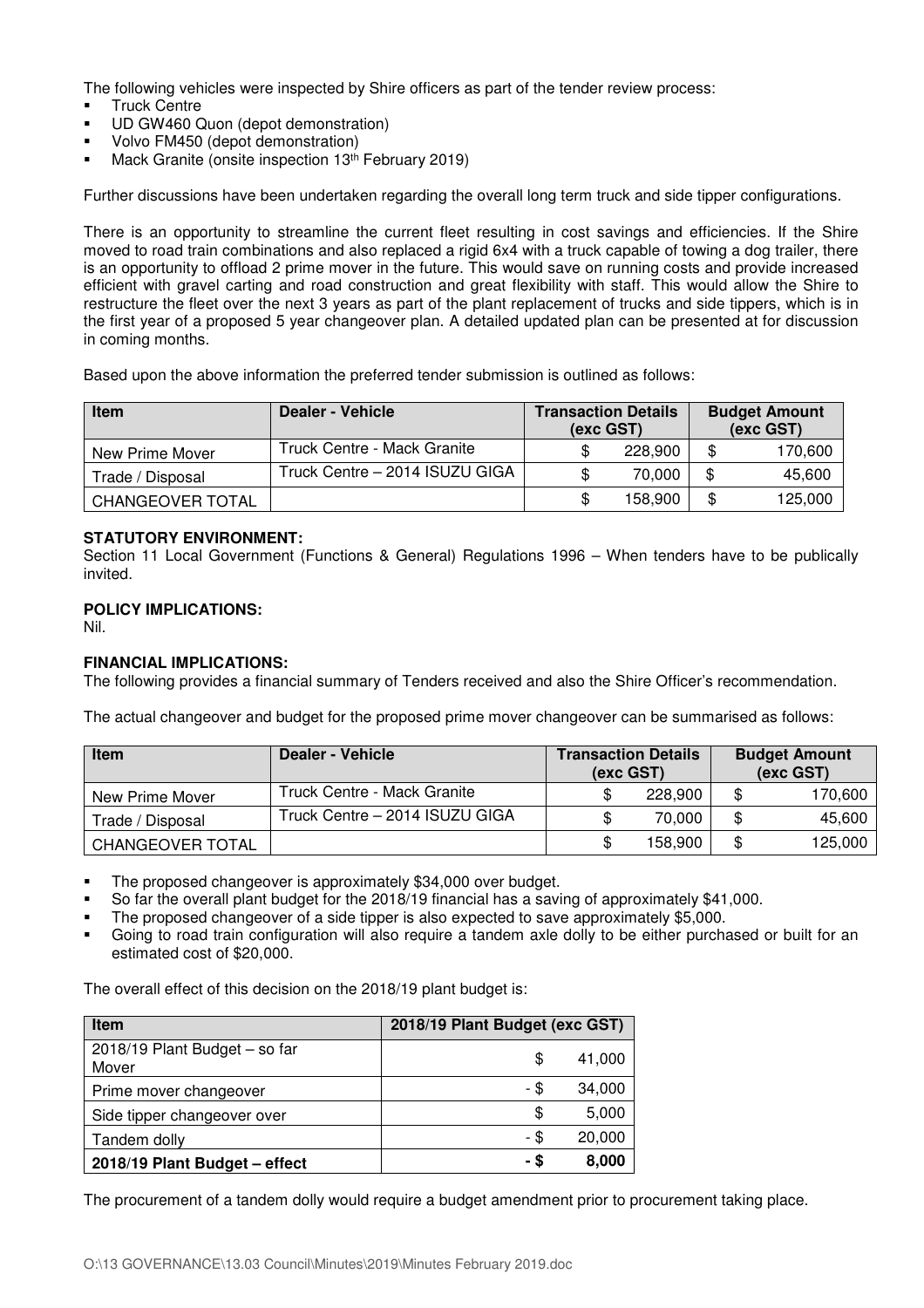#### **COMMUNITY CONSULTATION:** Nil **WORKFORCE IMPLICATIONS:**  Nil

## **OFFICER'S RECOMMENDATION:**

That Council award Request for Tender Prime Mover purchase and trade to Truck Centre as per:

| <b>Item</b>             | Dealer - Vehicle               | <b>Transaction Details (exc GST)</b> |
|-------------------------|--------------------------------|--------------------------------------|
| New Prime Mover         | Truck Centre - Mack Granite    | 228.900                              |
| Trade / Disposal        | Truck Centre - 2014 ISUZU GIGA | 70.000                               |
| <b>CHANGEOVER TOTAL</b> |                                | 158.900                              |

## **VOTING REQUIREMENTS:**

Absolute majority

**05/0219** 

| 05/0219                        |                                                                                               |  |
|--------------------------------|-----------------------------------------------------------------------------------------------|--|
|                                | Moved Cr Robins Seconded Cr Smoker that Council award Request for Tender Prime Mover purchase |  |
| and trade to Truck Centre for: |                                                                                               |  |
| <b>Mack Granite</b>            | \$228,900                                                                                     |  |

| Mack Granie           | <b>ALLO, JUU</b> |
|-----------------------|------------------|
| Trade 2014 Isuzu Giga | \$70,000         |
| Total Changeover      | \$158,900        |

**Carried by Absolute Majority** 

## **6.5 Side Tipper Changeover**

| <b>RESPONSIBLE OFFICER:</b>        | CEO            |
|------------------------------------|----------------|
| <b>FILE REFERENCE:</b>             | 23.05          |
| <b>AUTHOR:</b>                     | Garrick Yandle |
| <b>STRATEGIC REFERENCE/S:</b>      |                |
| <b>DISCLOSURE OF INTEREST: Nil</b> |                |

#### **SUMMARY:**

For Council to consider submissions for Side Tipper Changeover.

## **BACKGROUND & COMMENT:**

Requests for Quote (RFQ) were sought from a range of suppliers for the changeover of 1 x side tipper. This was by invitation as the indicative budget is below the threshold for when tenders are required to be invited and publically advertised.

A parallel Expression of Interest (EOI) process for the disposal of the existing side tipper was also conducted by advertising through the local Kulin Update publication. Both processes closed at 4pm Wednesday 23rd January 2019.

The basic design specifications outlined in the RFQ were:

- "Tri Axle Side Tip Trailer
- Capacity minimum 21 m3
- Floor 6mm plate preferred, to extend at least 200mm up walls
- Hydraulic rams
- Spring suspension
- 10 Stud Rims
- Drum Brakes
- Body white, two pack paint
- Long vehicle signs to rear
- Safety signs as required
- Roll Tarp

#### **Optional Extras**

- Ring feeder with hydraulics to suit
- Disc Brakes

#### **Trade / Disposal Details**

2000 Road West Side Tipper (PE80)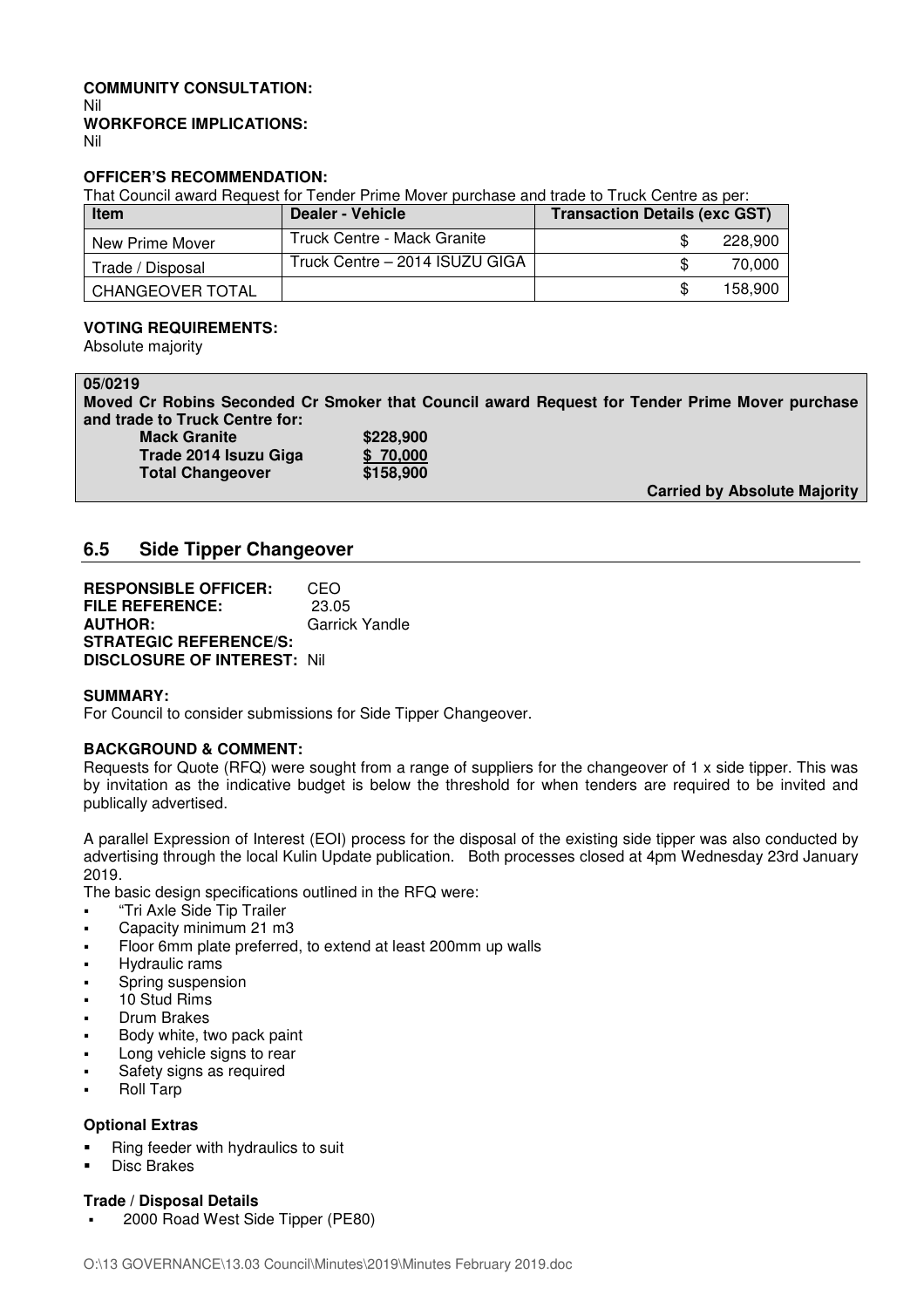The changeover budget for the proposed side tipper can be summarised as follows:

| Item                    | Budget Amount (exc GST) |        |  |
|-------------------------|-------------------------|--------|--|
| New Side Tipper         |                         | 90,000 |  |
| Trade / Disposal        |                         | 30,000 |  |
| <b>CHANGEOVER TOTAL</b> |                         | 60,000 |  |

A of total 5 submissions were received for purchase and trade as well as 2 submissions for disposal via outright purchase, all of which complied with the criteria associated with the contract requirements in the brief. These submissions were from:

Purchase and Trade

- **Bruce Rock Engineering**
- **-** Howard Porter
- **Evertrans**
- **Haulmore**
- **-** Lombardi

Disposal via Outright Purchase

- **Glen Browning**
- **•** Pickles

### A summary of prices submitted is outlined in the tables below:

| Changeover                    |                            |                  |              |              |
|-------------------------------|----------------------------|------------------|--------------|--------------|
| <b>Tenderer</b>               | <b>Details</b>             | <b>Price</b>     | <b>Trade</b> | Changeover   |
| <b>Bruce Rock Engineering</b> | Evolution type 2 Tri axle  | 100,500<br>\$    | \$           | 100,500<br>S |
| <b>Howard Porter</b>          | <b>Bullmaster Tri axle</b> | 94,650<br>ጦ<br>æ | 23,000       | 71,650<br>σ  |
| Evertrans                     | Tri axle                   | 102,740<br>ጦ     | ß.           | 102,740<br>σ |
| Haulmore                      | Premium Tri axle           | 99,000<br>ጦ<br>Ф | \$           | 99,000<br>\$ |
| Lombardi                      | Roadwest Tri axle          | 98,700<br>ጦ<br>Ф | \$           | 98,700<br>\$ |

| <b>Outright Purchase</b> |                |              |        |                                    |
|--------------------------|----------------|--------------|--------|------------------------------------|
| <b>Tenderer</b>          | <b>Details</b> | <b>Price</b> | Trade  | Changeover                         |
| Glen Browning            |                |              | 39,000 | $\overline{\phantom{0}}$<br>۰D     |
| <b>Pickles</b>           |                |              | 16,364 | ጦ<br>$\overline{\phantom{0}}$<br>Œ |

Further discussions have been undertaken regarding the overall long term truck and side tipper configurations.

There is an opportunity to streamline the current fleet resulting in cost savings and efficiencies. If the Shire moved to road train combinations and also replaced a rigid 6x4 with a truck capable of towing a dog trailer, there is an opportunity to offload 2 prime mover in the future.

This would save on running costs and provide increased efficiency with gravel carting and road construction as well as greater flexibility with staff. This would allow the Shire to restructure the fleet over the next 3 years as part of the plant replacement of trucks and side tippers, which is in the first year of a proposed 5 year changeover plan.

A detailed updated plan can be presented for discussion in coming months. Based upon the above information the preferred tender submission is outlined as follows:

| <b>Item</b>             | Dealer - Vehicle                              | <b>Transaction Details</b><br>(exc GST) |          |      | <b>Budget Amount</b><br>(exc GST) |
|-------------------------|-----------------------------------------------|-----------------------------------------|----------|------|-----------------------------------|
| New Side Tipper         | Howard Porter - Bullmaster Tri axle           |                                         | 94.650   | - \$ | 90,000                            |
| Trade / Disposal        | Glen Browning - 2000 Road West<br>Side Tipper |                                         | $39,000$ | - \$ | 30,000                            |
| <b>CHANGEOVER TOTAL</b> |                                               |                                         | 55.650   |      | 60,000                            |

## **STATUTORY ENVIRONMENT:**

Section 11 Local Government (Functions & General) Regulations 1996 – when tenders have to be publically invited.

## **POLICY IMPLICATIONS:**

Nil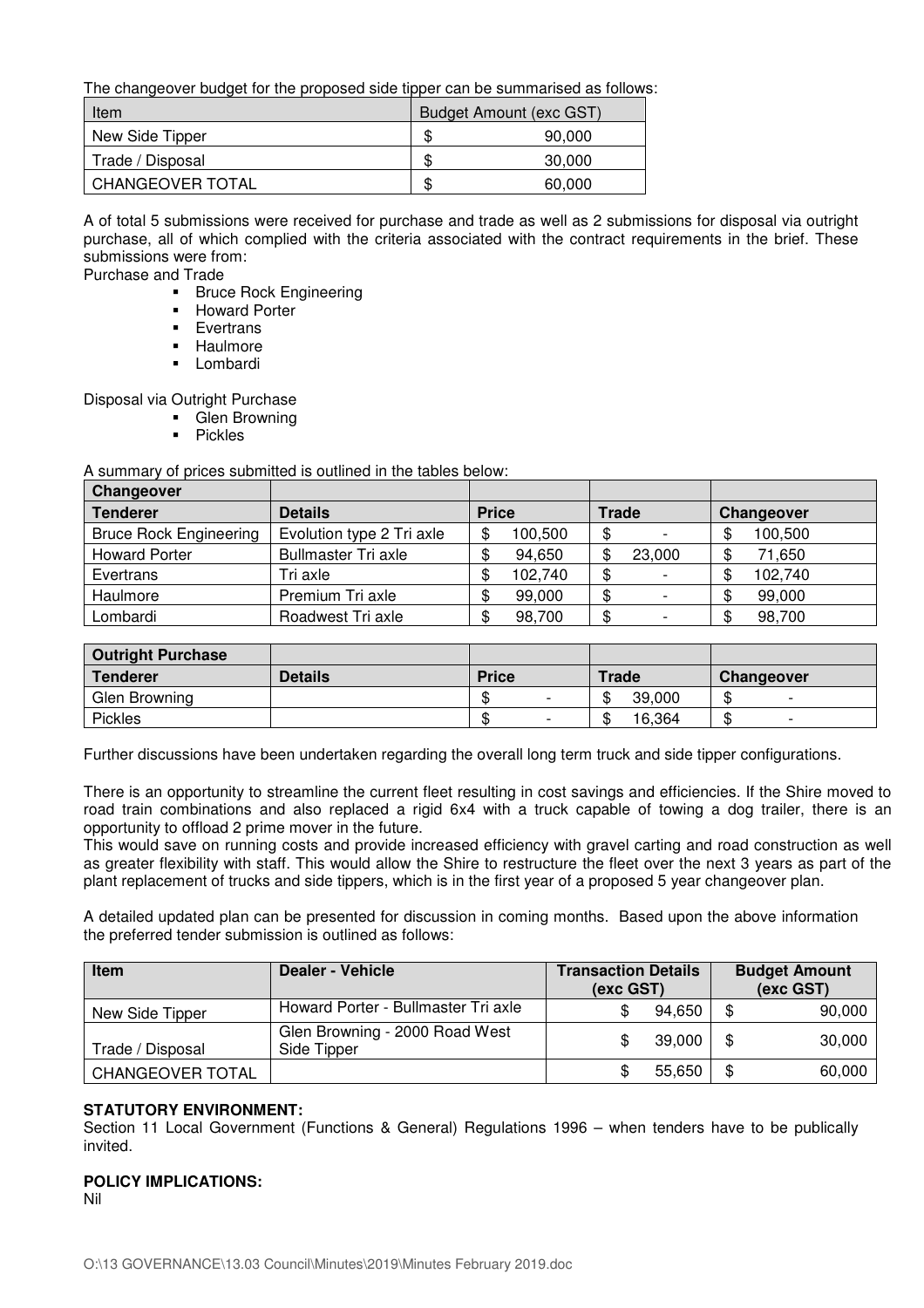## **FINANCIAL IMPLICATIONS:**

The following provides a financial summary of Tenders received and also the Shire Officer's recommendation. The actual changeover and budget for the proposed side tipper changeover can be summarised as follows:

| <b>Item</b>      | Dealer - Vehicle                              | <b>Transaction Details</b><br>(exc GST) |        | <b>Budget Amount</b><br>(exc GST) |        |
|------------------|-----------------------------------------------|-----------------------------------------|--------|-----------------------------------|--------|
| New Side Tipper  | Howard Porter - Bullmaster Tri axle           |                                         | 94.650 |                                   | 90,000 |
| Trade / Disposal | Glen Browning - 2000 Road West<br>Side Tipper |                                         | 39,000 |                                   | 30,000 |
| CHANGEOVER TOTAL |                                               |                                         | 55.650 |                                   | 60,000 |

- The proposed changeover of a side tipper is also expected to save approximately \$5,000.
- So far the overall plant budget for the 2018/19 financial has saving of approximately \$41,000.
- The proposed prime mover changeover is approximately \$34,000.
- Going to road train configuration will also require a tandem axle dolly to be either purchased or built for an estimated cost of \$20,000.

The overall effect of this decision on the 2018/19 plant budget is:

| <b>Item</b>                            | 2018/19 Plant Budget (exc GST) |        |
|----------------------------------------|--------------------------------|--------|
| 2018/19 Plant Budget - so far<br>Mover | S                              | 41,000 |
| Prime mover changeover                 | - \$                           | 34,000 |
| Side tipper changeover over            | \$                             | 5,000  |
| Tandem dolly                           | - \$                           | 20,000 |
| 2018/19 Plant Budget - effect          | - \$                           | 8,000  |

The procurement of a tandem dolly would require a budget amendment prior to procurement taking place.

## **COMMUNITY CONSULTATION:**

Nil

## **WORKFORCE IMPLICATIONS:**

This would save on running costs and provide increased efficiency with gravel carting and road construction as well as greater flexibility with staff.

## **OFFICER'S RECOMMENDATION 1:**

That Council award:

- 1. The purchase of new site tipper to Howard Porter for \$94,650 (excluding GST), and
- 2. The disposal of Roadwest side tipper to Glenn Browning for \$39,000 (excluding GST).

## **OFFICER'S RECOMMENDATION 2:**

That Council authorise a budget amendment of \$20,000 (exclusive of GST) for the procurement of a tandem axle dolly to be released from Plant Reserve.

## **VOTING REQUIREMENTS:**

Absolute majority

## **06/0219**

**Moved Cr Taylor Seconded Cr Smoker that Council award:** 

- **1. The purchase of new side tipper to Howard Porter for \$94,650 (excluding GST), and**
- **2. The disposal of Roadwest side tipper to Glenn Browning for \$39,000 (excluding GST)**

**Carried by Absolute Majority** 

## **07/0219**

**Moved Cr Robins Seconded Cr Bowey that Council authorise a budget amendment of \$20,000 (exclusive of GST) for the procurement of a tandem axle dolly to be released from Plant Reserve** 

**Carried by Absolute Majority**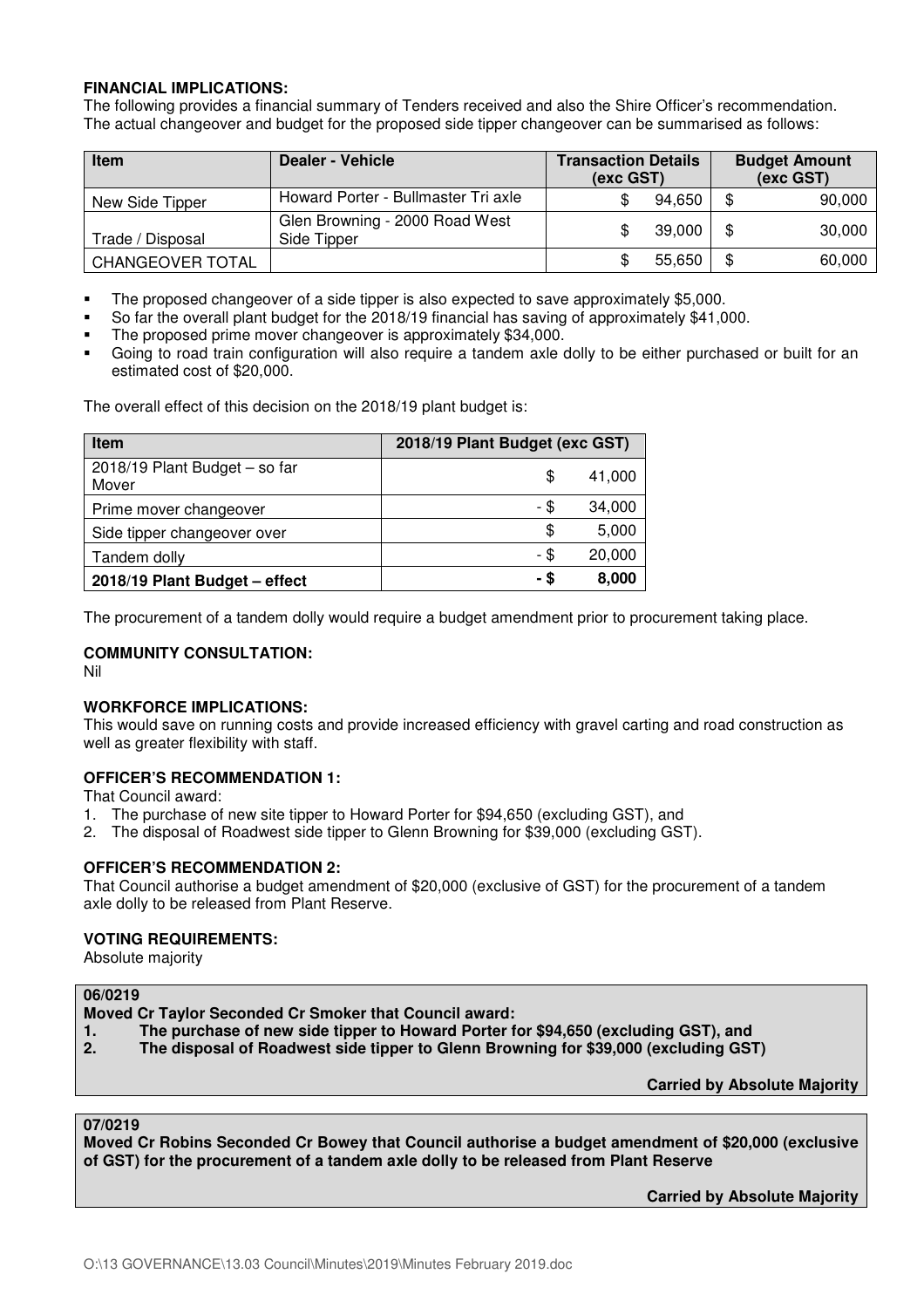**RESPONSIBLE OFFICER:** CDO **FILE REFERENCE:** 15.04 – Grants - Environment **AUTHOR:** Taryn Scadding **STRATEGIC REFERENCE/S:** CBP 3.2 Environment **DISCLOSURE OF INTEREST:** Nil

#### **SUMMARY:**

The Community Water Supply Program is available for the 2019/20 year. An application for Pingaring Dam to be submitted. Investigations to be undertaken for dam at Holt Rock.

#### **BACKGROUND & COMMENT:**

The Community Water Supply Program is administered by the Department of Water and Environmental Regulation (DWER). The objective of the program is to assist broad-acre farming communities to establish or improve non-potable water supplies to reduce reliance on potable water supplies and ensure water is available for emergencies and to be better prepared for periods of low rainfall.

The focus of the Program is to provide assistance in areas that have a history of water deficiency or where onfarm and non-potable community water supplies are unreliable and unable to meet the needs of local landholders or the community.

Up to \$100 000 is available for each project and all funds must be acquitted within two years of award. Applicants must contribute a minimum of 30 per cent of the total project cost. Greater co-contribution ratios will be held in higher regard. This contribution may include in-kind funding.

To be eligible for funding the responsibility for ongoing maintenance must be clearly detailed and any agreements required be in place. The Department of Water and Environmental Regulation will not be responsible for the ongoing operation, management and associated costs of installed infrastructure.

In 2012/13 Shire of Kulin were successful in receiving grant funding to establish a dam in Pingaring. The preferred site was located on the water reserve in bushland just north of the existing storage tank. Our clearing application was not approved and Council did not proceed with a hydrology and flora survey (cost approx. \$50,000). The second site was to be on farm land immediately to the west of the track from the tank (adjoin the reserve) however the landowner did not give permission, for the 1-2 hectares of required land to be purchased. The owner made it quite clear that a dam would not be constructed on the land under any circumstances. There was no suitable site further to the west of the townsite due to the high water table, even though the landowner was agreeable to land being available if required. As suitable land could not be secured the funding was moved to the upgrade of the old town dam in Dudinin.

The Program did not have funding available in the 2017/18 and 2018/19 state budget. Funding has been reinstated for 2019/20. As the program was not cut (as understood by Council), and funding is available, a letter was not written to the Minister for Water requesting that the Department give consideration to the reinstatement of funding for water initiatives as per Decision Item 13/1218 from the December 2018 Ordinary Meeting.

Two projects have been discussed under this funding – Pingaring Dam and Holt Rock dam. Further discussions will be undertaken with DWER to clarify if it is a disadvantage to have two projects in the same funding round. The priority for dams will be Pingaring Dam (1) and Holt Rock Dam (2).

In order to progress the project meetings and discussions will need to occur with landholders, Shire of Lake Grace, and Pingaring/Holt Rock ratepayers. Negotiating purchase/agreements to use of land and field investigations (test drilling/pit results, hydrological investigations, topographic data) need to occur quickly to complete the application.

## **STATUTORY ENVIRONMENT:**

Nil

## **POLICY IMPLICATIONS:**

Nil

## **FINANCIAL IMPLICATIONS:**

There is no budget allocation in 2018/19 for Pingaring Dam or Holt Rock Dam projects. Purchase of land and field investigations (test drilling/pit results, hydrological investigations, topographic data) costs may need to be expended this financial year to complete the applications.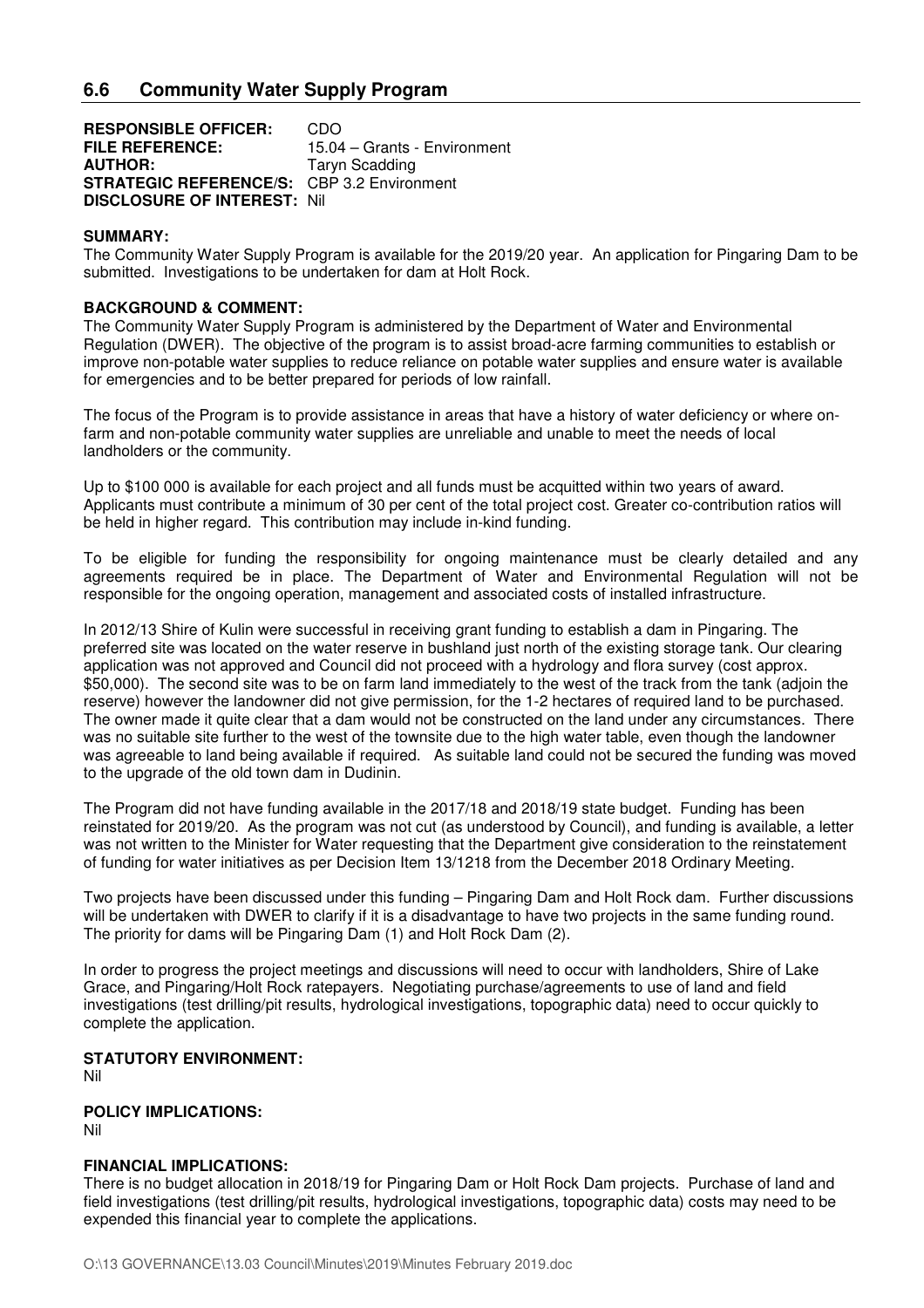#### **COMMUNITY CONSULTATION:**

Nil

#### **WORKFORCE IMPLICATIONS:**

Not in the 2018/19 financial year.

#### **OFFICER'S RECOMMENDATION:**

That Council endorse the Community Water Supply Project and authorise the CEO to begin negotiations with landholders for appropriate land for dams to be located, obtain costs for the services of external consultants to undertake the field investigations required and enter into discussions with Shire of Lake Grace regarding the proposed Pingaring Dam.

#### **VOTING REQUIREMENTS:**

Simple majority.

#### **08/0219**

**Moved Cr Bowey Seconded Cr Varone that Council endorse the Community Water Supply Project and authorise the CEO to begin negotiations with landholders for appropriate land for dams to be located, obtain costs for the services of external consultants to undertake the field investigations required and enter into discussions with Shire of Lake Grace regarding the proposed Pingaring Dam**.

**Carried 9/0** 

## **7 COMPLIANCE**

## **7.1 Compliance Reporting – General Compliance Dec 2018 & Jan 2019**

**NAME OF APPLICANT:** CEO **RESPONSIBLE OFFICER:** CEO **FILE REFERENCE:** 12.05 Compliance 12.06 – Accounting Compliance **STRATEGIC REFERENCE/S:** CBP 4.1 Civic Leadership, 4.1.8 Compliance methods **AUTHOR:** CEO **DISCLOSURE OF INTEREST:** Nil

#### **SUMMARY:**

This report addresses General and Financial Compliance matters for December 2018 & January 2019. This process is not definitive, each month additional items and/or actions may be identified that are then added to the monthly checklist. Items not completed each month e.g. quarterly action - will be notations.

The report provides a guide to the compliance requirements being addressed as part of staff workloads and demonstrates the degree of internal audit being completed.

#### **BACKGROUND & COMMENT:**

The Compliance team and works staff commence the monthly compliance effort immediately after the Shire meeting each month. At that time, the Executive Support Officer will email the assigned staff member their compliance requirements for the coming month.

As the month progresses, staff in conjunction with their manager, the CEO or DCEO will determine the extent of work/action needed to complete items. During Agenda week, the Compliance Team again meets to ensure the monthly report/list is reviewed and that compliance items are completed. In preparing the Agenda report, the CEO or DCEO will sign off on completed items.

Prior month items not completed previously will be reported in the following month so Council remains aware.

#### Outstanding November 2018

**Audit Reporting** – forward to Minister – email to be sent

#### **FINANCIAL IMPLICATIONS:**

In terms of meeting compliance - normal administration expense. There may be items that require additional administrative effort to complete or require external assistance to resolve. In those cases, individual financial implications will be reported.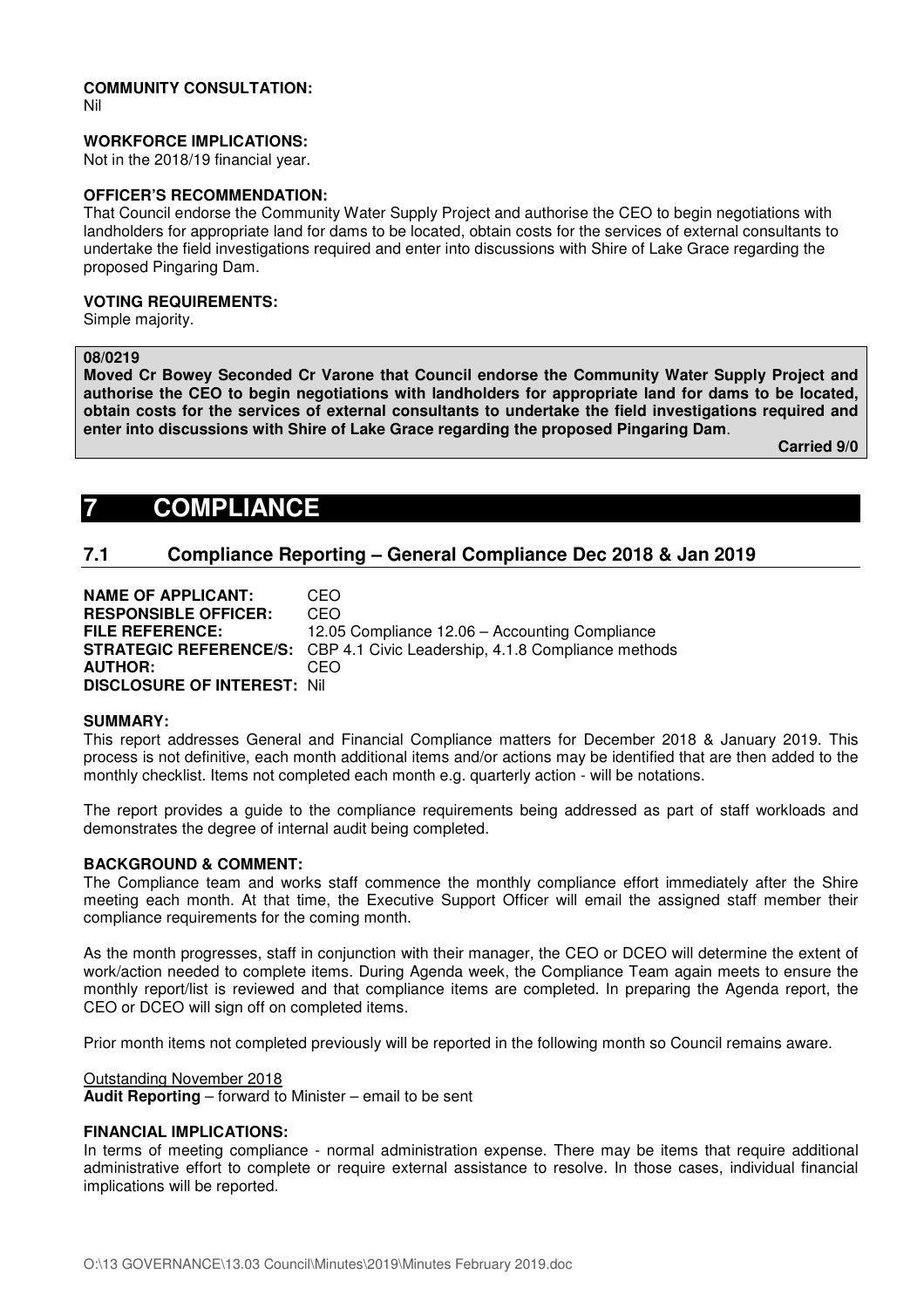#### **STATUTORY AND PLANNING IMPLICATIONS:**  Nil

**POLICY IMPLICATIONS:**  Identified as necessary – this report Nil **COMMUNITY CONSULTATION:**  Nil **WORKFORCE IMPLICATIONS:** 

Nil

## **OFFICER'S RECOMMENDATION:**

That Council receive the General & Financial Compliance Report for December 2018 and January 2019 and note the matters of non-compliance.

#### **VOTING REQUIREMENTS:**

Simple majority required.

#### **09/0219**

**Moved Cr Bowey Seconded Cr Taylor that Council receive the General & Financial Compliance Report for December 2018 and January 2019 and note the matters of non-compliance.** 

 **Carried 9/0** 

## **7.2 Compliance Reporting – Delegations Exercised – January 2019**

| <b>NAME OF APPLICANT:</b>          | CEO.                                                                             |
|------------------------------------|----------------------------------------------------------------------------------|
| <b>RESPONSIBLE OFFICER:</b>        | CEO                                                                              |
| <b>FILE REFERENCE:</b>             | 12.05 - Compliance                                                               |
|                                    | <b>STRATEGIC REFERENCE/S:</b> CBP 4.1 Civic Leadership, 4.1.8 Compliance methods |
| <b>AUTHOR:</b>                     | CEO.                                                                             |
| <b>DISCLOSURE OF INTEREST: Nil</b> |                                                                                  |

#### **SUMMARY:**

To report back to Council actions performed under delegated authority for the period ending 31 January 2019. To provide a comprehensive report listing of the delegations able to be exercised following adoption of a more substantial array of delegations in June 2017.

#### **BACKGROUND & COMMENT:**

This report is prepared for Council detailing actions performed under delegated authority by the respective officers under each of the delegation headings:

#### **ADMINISTRATION**

| <b>Policy</b>  | <b>Delegation</b>                                 | <b>Officers</b>                      |
|----------------|---------------------------------------------------|--------------------------------------|
| A1             | Acting Chief Executive Officer                    | (CEO)                                |
| A2             | Agreements for Payments of Debts to Council       | (CEO/DCEO)                           |
| A <sub>3</sub> | Casual Hirer's Liability                          | (CEO)                                |
| A4             | <b>Complaint Handling</b>                         | (CEO)                                |
| A5             | Fees & Charges - Discounts                        | (CEO/DCEO/MW/MLS/CRC)                |
| A6             | Investment of Surplus Funds                       | (CEO/DCEO)                           |
| A7             | IT & Social Media – Use of                        | (CEO)                                |
| A <sub>8</sub> | Legal Advice, Representation & Cost Reimbursement | (CEO)                                |
| A9             | Payments from Municipal and Trust Funds           | (CEO-to numerous staff -<br>purchase |
| orders)        |                                                   |                                      |
| A10            | Use of Common Seal                                | (CEO)                                |
| A11            | <b>Writing Off Debts</b>                          | (CEO)                                |
| A12            | Housing                                           | (CEO)                                |
| A13            | Procedure for Unpaid Rates Finance                | (CEO)                                |
|                | <b>GOVERNANCE</b>                                 |                                      |
| G <sub>1</sub> | Applications for Planning Consent                 | (CEO)                                |
| G <sub>2</sub> | <b>Building Licences and Swimming Pools</b>       | (EHO/Building Surveyor)              |
| G3             | Cemeteries Act 1986                               | (CEO)                                |
| G4             | Health Act 1911 Provisions                        | (EHO)                                |
|                | <b>HUMAN RESOURCES</b>                            |                                      |
| H1             | Grievance Procedures                              | (CEO)                                |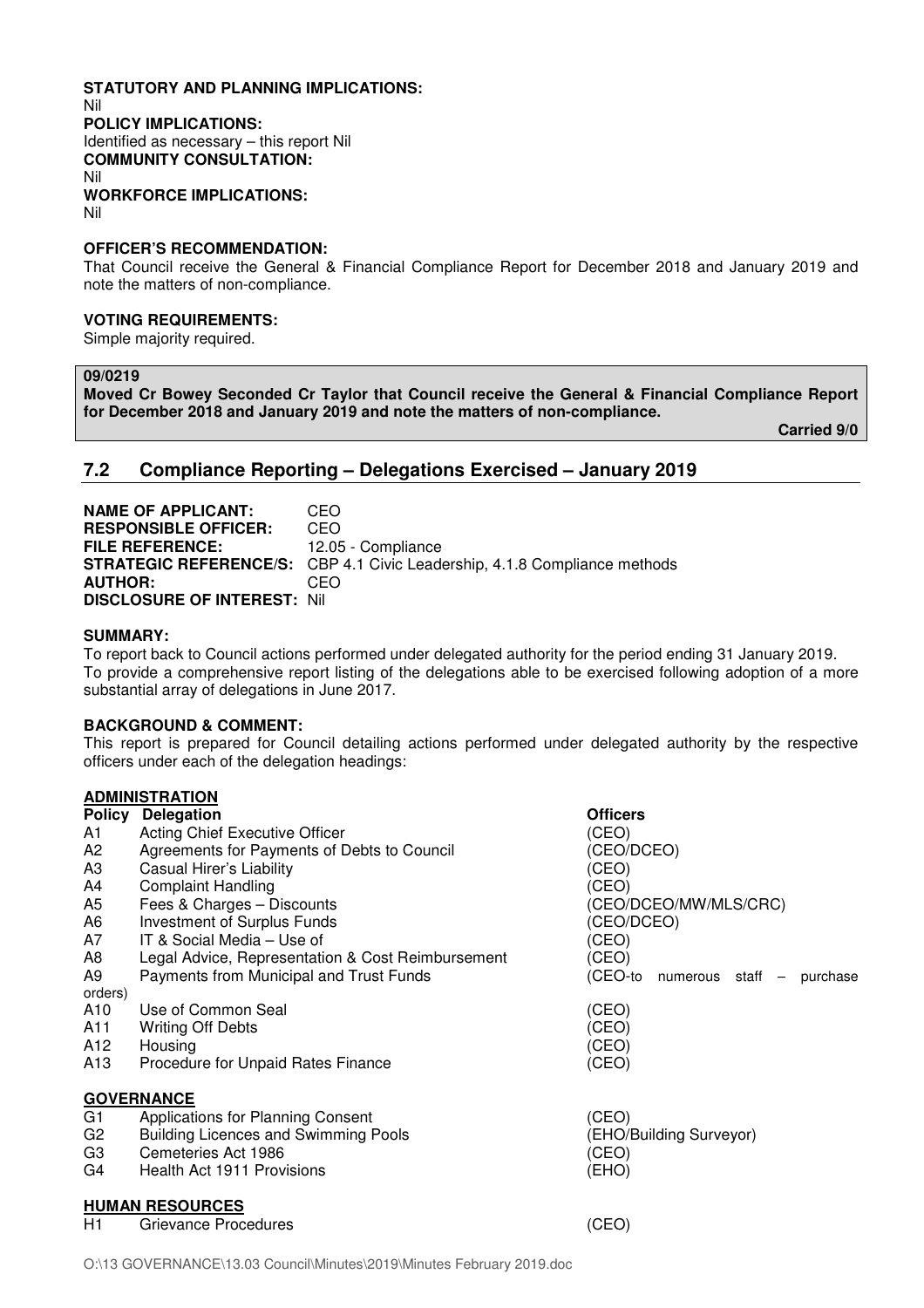## **COMMUNITY SERVICES**

| CS1              | Bushfire Control – Shire Plant for Use of                  | (CEO)                        |
|------------------|------------------------------------------------------------|------------------------------|
| CS <sub>2</sub>  | Bushfire Control - Plant Use for Adjoining Shires          | (CEO)                        |
| CS <sub>3</sub>  | Bushfire Prohibited / Restricted Burning Periods - Changes | (Shire President/CEO)        |
| CS4              | <b>Bushfire Training Administration</b>                    | (CEO)                        |
| CS <sub>5</sub>  | Cat Ownership Limit - Cat Control                          | (CEO)                        |
| CS <sub>6</sub>  | Dog Control - Attacks                                      | (CEO)                        |
| CS7              | Dog Ownership Limit - Dog Control                          | (CEO)                        |
| CS <sub>8</sub>  | Sea Containers Use of - Town Planning                      | (CEO)                        |
| CS9              | Second Hand Dwellings                                      | (CEO)                        |
| CS <sub>10</sub> | <b>Temporary Accommodation</b>                             | (CEO)                        |
| CS <sub>11</sub> | Unauthorised Structures - Building Control                 | (CEO)                        |
| CS <sub>12</sub> | Kulin Bush Races                                           | (Kulin Bush Races Committee) |
| CS <sub>13</sub> | Freebairn Recreation Club Committee                        | (FRC Club Committee)         |
| CS <sub>14</sub> | Kulin Child Care Centre Management Committee               | (KCCC Mgmt. Committee)       |
| CS <sub>15</sub> | General - Community Services Practices                     | (CEO)                        |
| CS <sub>20</sub> | Seed Collection                                            | (CEO)                        |
| <b>WORKS</b>     |                                                            |                              |
| W1               | <b>Gravel Supplies</b>                                     | (MW)                         |
| W <sub>2</sub>   | Roads - Clearing                                           | (CEO)                        |
| W3               | Roads - Damage to                                          | (MW)                         |
| W4               | Roads - Roadside Markers - Management of                   | (MW)                         |
| W <sub>5</sub>   | Stormwater Drainage                                        | (MW)                         |
| W6               | <b>Street Trees</b>                                        | (CEO)                        |
| W7               | Streetscape - Improvements                                 | (CEO)                        |
| W8               | Roadside Burning                                           | (MW)                         |
| W9               | <b>Temporary Road Closures</b>                             | (MW)                         |
| W10              | General - Works Practices Approvals                        |                              |

#### **COMMENT:**

The following details the delegations exercised within the Shire relative to the delegated authority for the month of September 2018 and are submitted to Council for information (excluding delegations under A9, Payments – refer to individual order and payment listed in Accounts paid).

## **A1 Acting Chief Executive Officer**

Cassi Dee Vandenberg was appointed Acting CEO from 26 November 2018 – 11 January 2019 **A10 Use of Common Seal** 

The Common Seal was applied on the RoeROC Regional Health Scheme MOU and RoeROC MOU

**A6 Investment of Surplus Funds (DCEO)** – Local Government Act 1995, section 6.14 Municipal funds

| $^{\mathsf{T}}$ ype | Rate  | Deposit/(Withdrawal) |
|---------------------|-------|----------------------|
| At Call             | 1.5%  | 100,000              |
| At Call             | 1.5%  | (50,000)             |
| At Call             | 1.5%  | (250,000)            |
| <b>Term Deposit</b> | 2.05% | 150,000              |
| <b>Term Deposit</b> | 2.55% | 500,000              |
| <b>Term Deposit</b> | 2.60% | 358,034              |

## **STATUTORY ENVIRONMENT:**

Building Act 2011 Bushfires Act 1954 Cemeteries Act 1986 Health (Asbestos) Regulations 1992; Health (Miscellaneous Provisions) Act 1911; Local Government Act 1995 Public Health Act 2016 Shire of Kulin TPS2 Town Planning Development Act Town Planning Scheme Trustees Act, Part III, Criminal Procedure Act 2004;